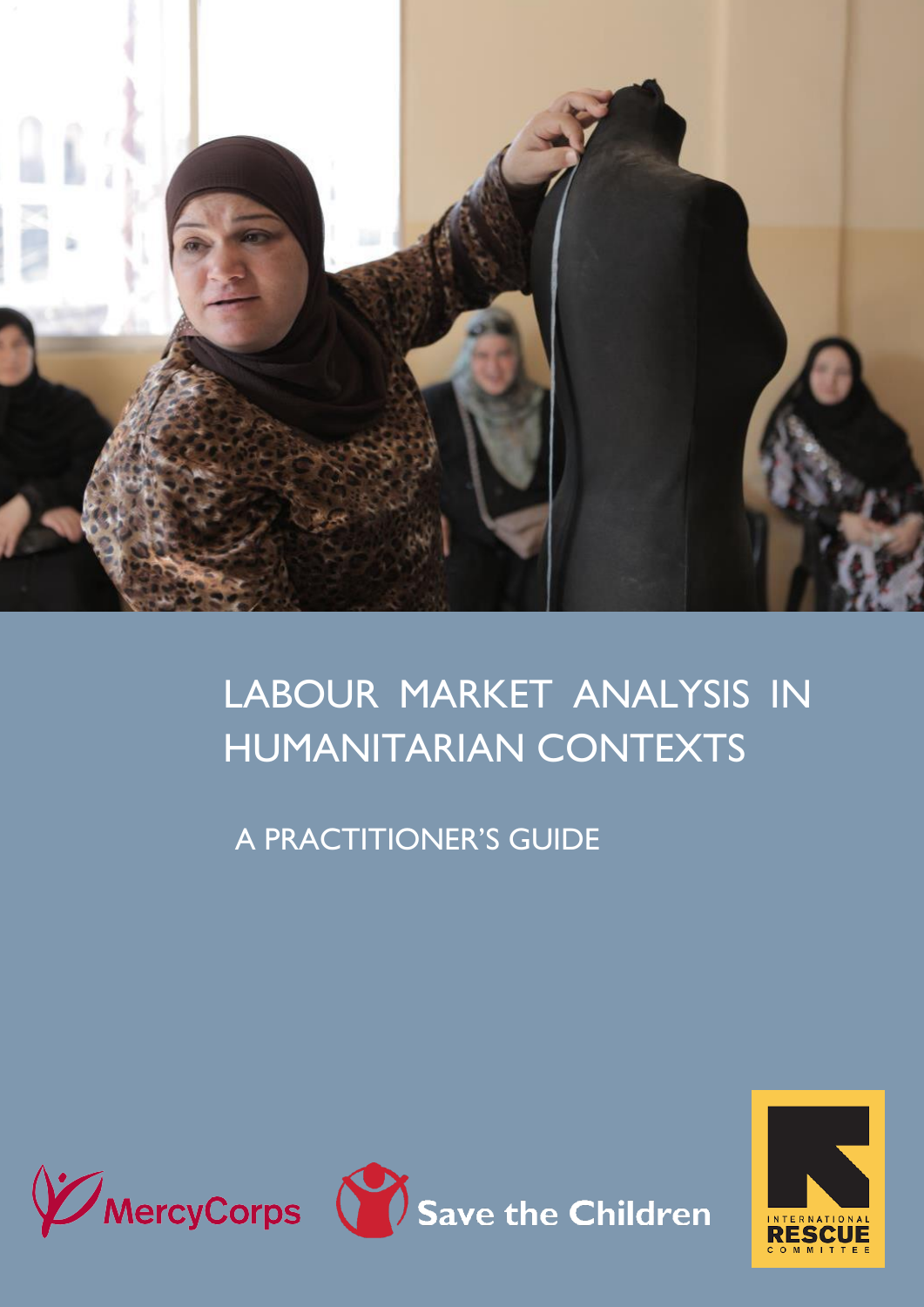## Acknowledgements

#### *The Funders*

This guide was financed largely by Save the Children UK with support from the International Rescue Committee and Mercy Corps.

#### *The Main Authors*

Sharon Truelove, (Independent Consultant) compiled the very initial draft, with the following main contributing authors consolidating, adding, editing and finalizing: Barri Shorey (IRC), Alexa Swift (Mercy Corps), Tara Noronha (Mercy Corps), Isabelle Pelly (Save the Children UK at the time of writing) and Caroline Long.

#### *The Reviewers & Editors*

Many thanks to Josh Chaffin, Tenzin Manell, Helene Juillard, Laura Meissner, Jo Zaremba, Jasmeet Krause-Vilmar, Patricia Langan, Emily Sloane, Patrick Foley, Addum Mohamed and Maite Alvarez for their review of the first draft of the Practitioners' Guide and for their excellent advice. The final draft is much improved because of their time and effort. Thanks to Kelby Olson and Andrew Meaux for their hard editing work.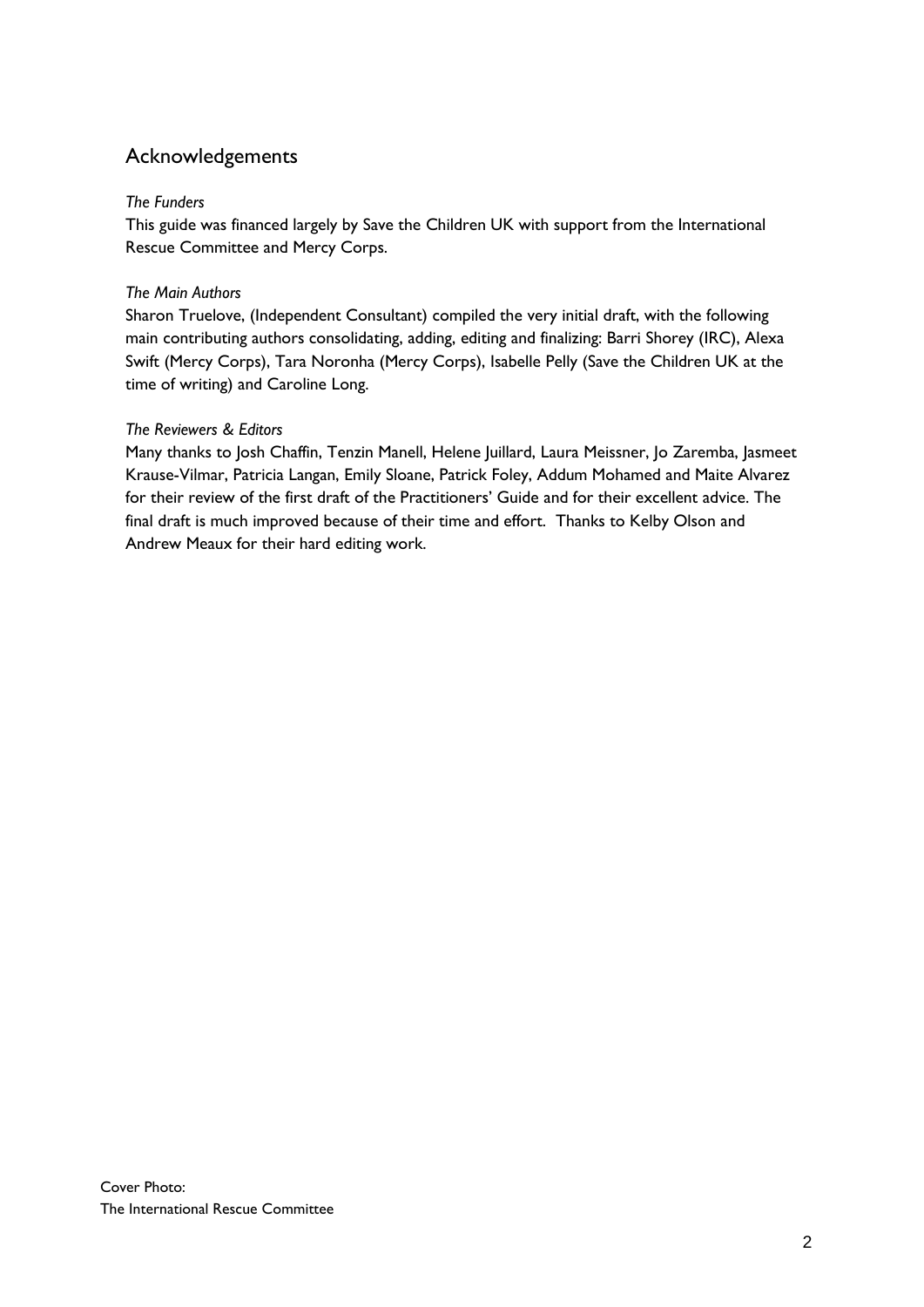## ACRONYMS

| ВF           | Beneficiary                                  |
|--------------|----------------------------------------------|
| <b>CB</b>    | Capacity Building                            |
| <b>CBO</b>   | <b>Community Based Organisation</b>          |
| <b>CFW</b>   | Cash for Work                                |
| <b>CTP</b>   | Cash Transfer Programme                      |
| <b>EMMA</b>  | <b>Emergency Market Mapping and Analysis</b> |
| <b>FFW</b>   | Food for Work                                |
| <b>FHH</b>   | <b>Female Headed Households</b>              |
| <b>FGD</b>   | <b>Focus Group Discussion</b>                |
| <b>GBV</b>   | <b>Gender Based Violence</b>                 |
| HН           | Household                                    |
| <b>IGA</b>   | <b>Income Generation Activities</b>          |
| <b>ILO</b>   | International Labour Organisation            |
| <b>IRC</b>   | <b>International Rescue Committee</b>        |
| LН           | Livelihood                                   |
| <b>LMA</b>   | Labour Market Analysis                       |
| <b>LM</b>    | <b>Labour Markets</b>                        |
| M4P          | Markets for the Poor                         |
| <b>PWD</b>   | People with Disabilities                     |
| <b>PLWHA</b> | People living with HIV/AIDS                  |
| <b>SCI</b>   | Save the Children International              |
| <b>VCA</b>   | Value Chain Analysis                         |
| <b>WRC</b>   | Women's Refugee Commission                   |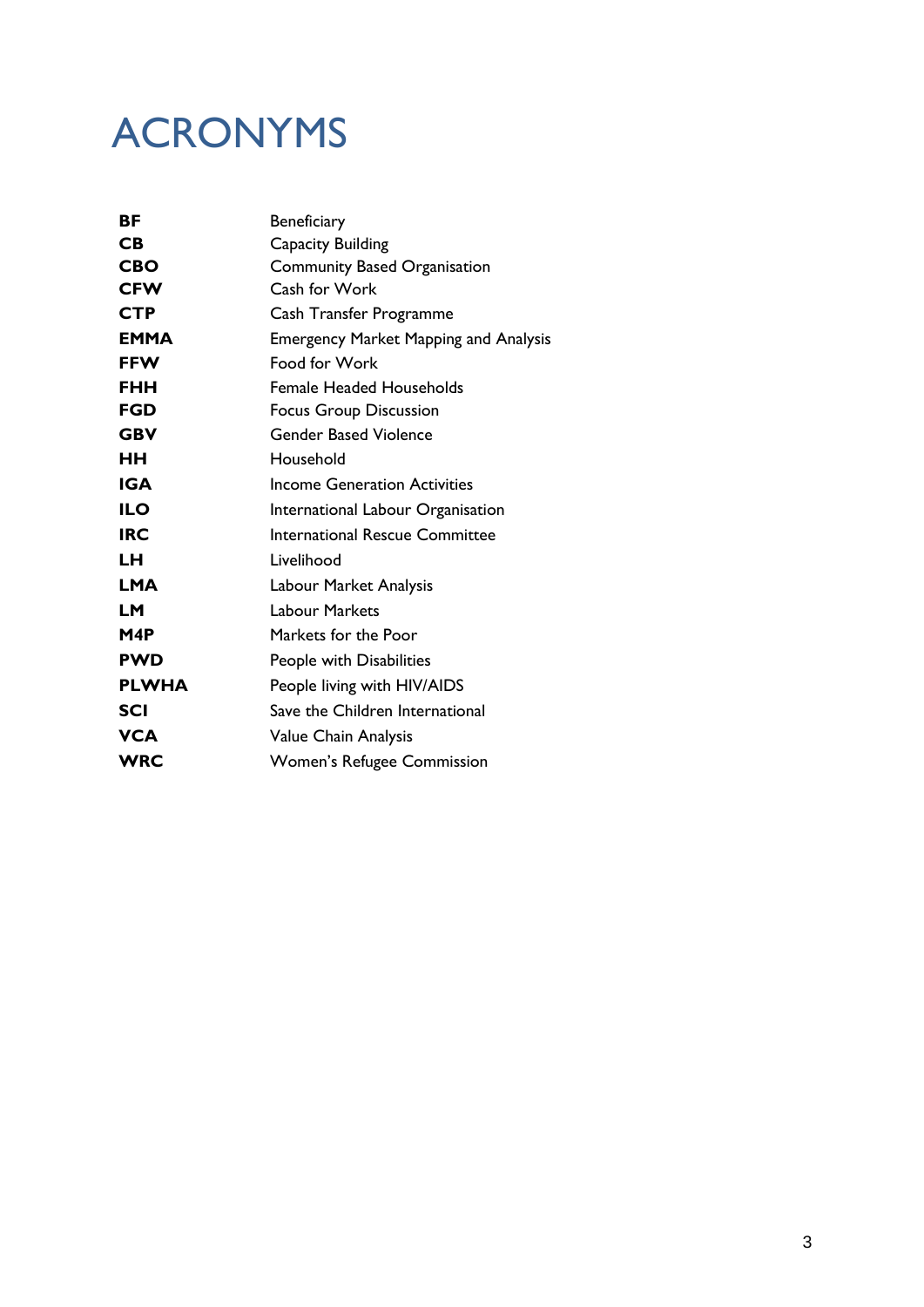# **CONTENTS**

| <b>I. INTRODUCTION</b>                                                                         | 5               |
|------------------------------------------------------------------------------------------------|-----------------|
| WHY THIS GUIDANCE DOCUMENT                                                                     | 5               |
| <b>OVERVIEW OF LABOUR MARKET ANALYSES</b>                                                      | 6               |
| WHY HAVE HUMANTARIAN MARKET ANALYSIS APPROACHES BEEN INADEQUATE TO<br>DATE?                    | $\overline{7}$  |
| LABOUR MARKET ANALYSES IN HUMANITARIAN SETTINGS                                                | 8               |
| 2. SETTING YOUR OBJECTIVE                                                                      | $\overline{10}$ |
| <b>TYPES OF LMA OBJECTIVES</b>                                                                 | 10              |
| SPECIFICITIES FOR REFUGEE AND DISPLACEMENT CONTEXTS                                            | 13              |
| 3. OVERVIEW OF EXISTING LMA TOOLS AND RESOURCES AND TOOL<br><b>ADAPTATION PROCESS</b>          | 14              |
| <b>LMA RESOURCES</b>                                                                           | 4               |
| KEY QUESTIONS TO ASK WHEN REVIEWING LMA RESOURCES                                              | 4               |
| <b>TOOL ADAPTATION PROCESS</b>                                                                 | 4               |
| 4. CONDUCTING LABOUR MARKET ANALYSES IN HUMANITARIAN<br><b>SETTINGS</b>                        | 16              |
| <b>DATA COLLECTION</b>                                                                         | 16              |
| SELECTING LABOUR MARKET SECTORS FOR ANALYSIS                                                   | 9               |
| <b>GENDER AND LABOUR MARKET SECTOR SELECTION</b>                                               | 21              |
| UNDERSTANDING CHILD LABOUR                                                                     | 21              |
| <b>DECENT WORK AND LABOUR MARKET SELECTION</b>                                                 | 22              |
| SPECIFICITIES OF LOOKING AT SELF-EMPLOYMENT                                                    | 23              |
| <b>5. RESPONSE ANALYSIS</b>                                                                    | 24              |
| <b>GENERAL PRINCIPLES FOR LMA RESPONSE ANALYSIS</b>                                            | 24              |
| <b>GENDER CONSIDERATIONS IN LABOUR MARKET ANALYSIS AND RESPONSE OPTION</b><br><b>SELECTION</b> | 26              |
| TARGETING FOR BOTH 'VULNERABILITY' AND 'GENERAL RECOVERY'                                      | 26              |
| <b>6. DISSEMINATING RESULTS</b>                                                                | 28              |
| ADVOCACY AND POLICY STRATEGIES                                                                 | 28              |
| <b>ANNEX 1: TYPES OF LABOUR</b>                                                                | 29              |
| <b>ANNEX 2: GUIDANCE ON TOOL DESIGN AND TESTING</b>                                            | 3 I             |
| <b>ANNEX 3: GLOSSARY OF KEY TERMS</b>                                                          | 32              |
| <b>ANNEX 4: SYRIA RESPONSE LMAS</b>                                                            | 34              |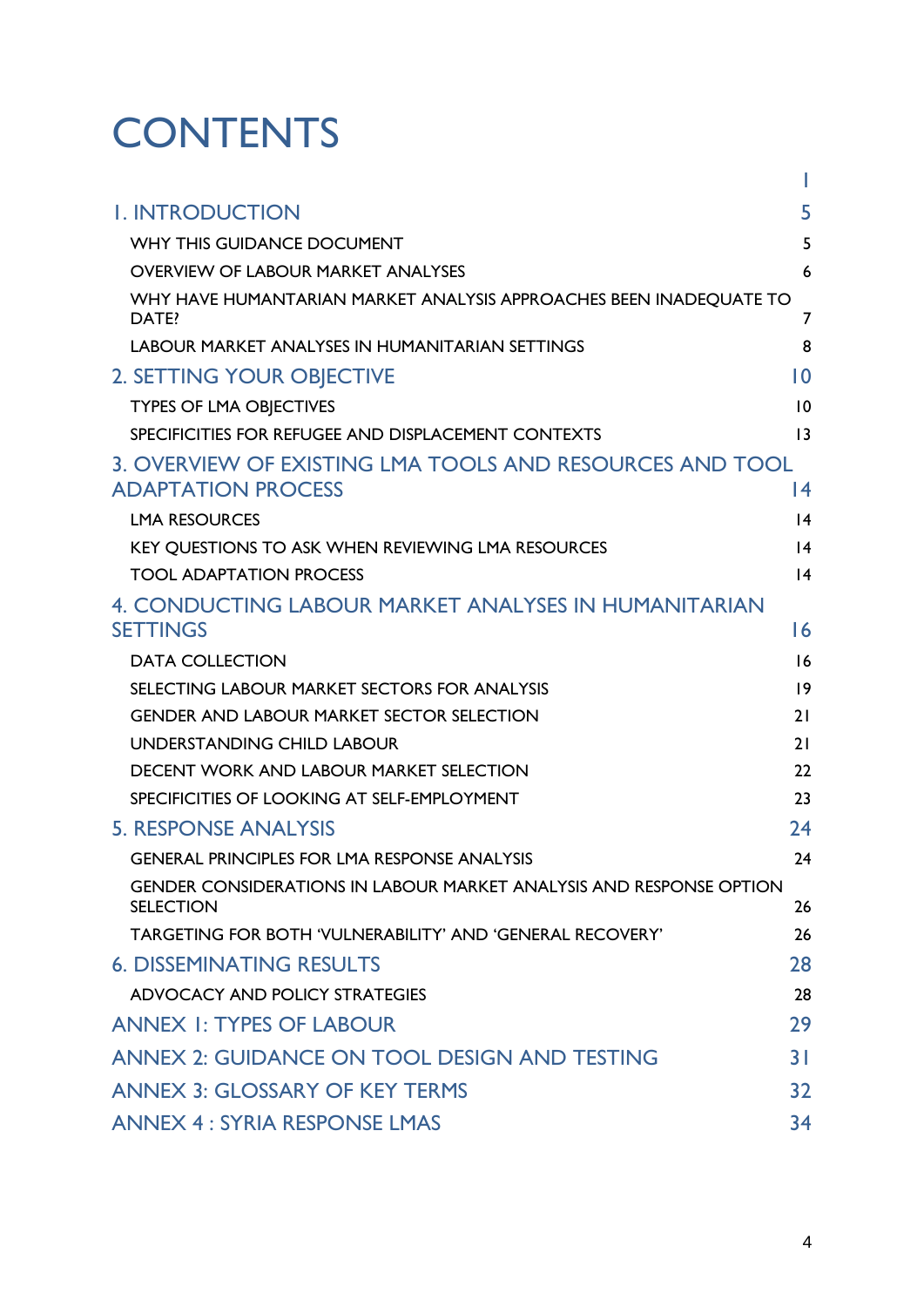## <span id="page-4-0"></span>1. INTRODUCTION

## <span id="page-4-1"></span>WHY THIS GUIDANCE DOCUMENT

The world and the scale of complex crises are rapidly changing, thus calling for new tools and fresh approaches. This guide aims to help humanitarians conduct better labour market analyses (LMA) to inform the design and delivery of livelihoods and market strengthening programmes in emergency crisis and post-crisis settings. It contains guidance and recommendations on ways of improving the appropriateness, scope, precision and analysis of labour market assessments. This is not a definitive guide to conducting an LMA, but a complement to existing guidance, tools and approaches used globally. LMAs have been used for years by development practitioners to inform programme design and to encourage and support effective labour market participation. However, for the most part LMAs have been conducted in post-crisis/ development settings when contexts are considered stable enough to implement longer term programmes that have economic outcomes beyond those typically associated with humanitarian responses. Given the protracted nature of humanitarian crises such as in the Syria region, it is necessary to think about how labour participation programmes and the analyses that inform them can be used in less stable and more volatile political and economic contexts. Development practitioners that operate in these protracted contexts need to begin to think both about meeting immediate basic needs as well as providing ongoing income earning opportunities in the medium to longer term – LMAs provide a road map as well as a set of tools to help direct / guide this shift in thinking.

As many assessment tools already exists, the goal of this guide is to provide guidance on how to tailor these resources to more accurately assess livelihoods and labour market opportunities in complex humanitarian situations. This guide represents the most current thinking and best available information that the humanitarian markets and livelihoods community of practice have collected to date (November 2015). Authors of the guidance will continue to support adaptation and additions as new tools and methodologies are designed and tested given that the study of labour markets is a fast changing technical area.

This guide and associated mapping seek to share learning and experiences from labour market analyses specifically in the Syria crisis response, with the aim of improving the quality of the growing number of LMAs beginning to be conducted around the world. The guide covers the following: [Chapter 1](#page-4-0) includes an overview of relevant concepts and experiences to date of labour market analyses in humanitarian settings; [Chapter 2](#page-9-0) looks at setting objectives of a labour market analysis and key questions to address; [Chapter 3](#page-13-0) provides an overview of existing tools as well as guidance on selecting the most appropriate tool and how tools can be adapted based on the chosen context and objective; [Chapter 4](#page-15-0) gives tips for data collection, including labour market selection and factors to consider such as child labour and gender; [Chapter 5](#page-22-1) then examines response analysis using LMAs and how information can be used in programme design; finally [Chapter 6](#page-27-0) looks at how results of LMAs can best be disseminated. Additional annexes are provided on types of labour, the basics of conducting livelihoods analysis and tips on tool design.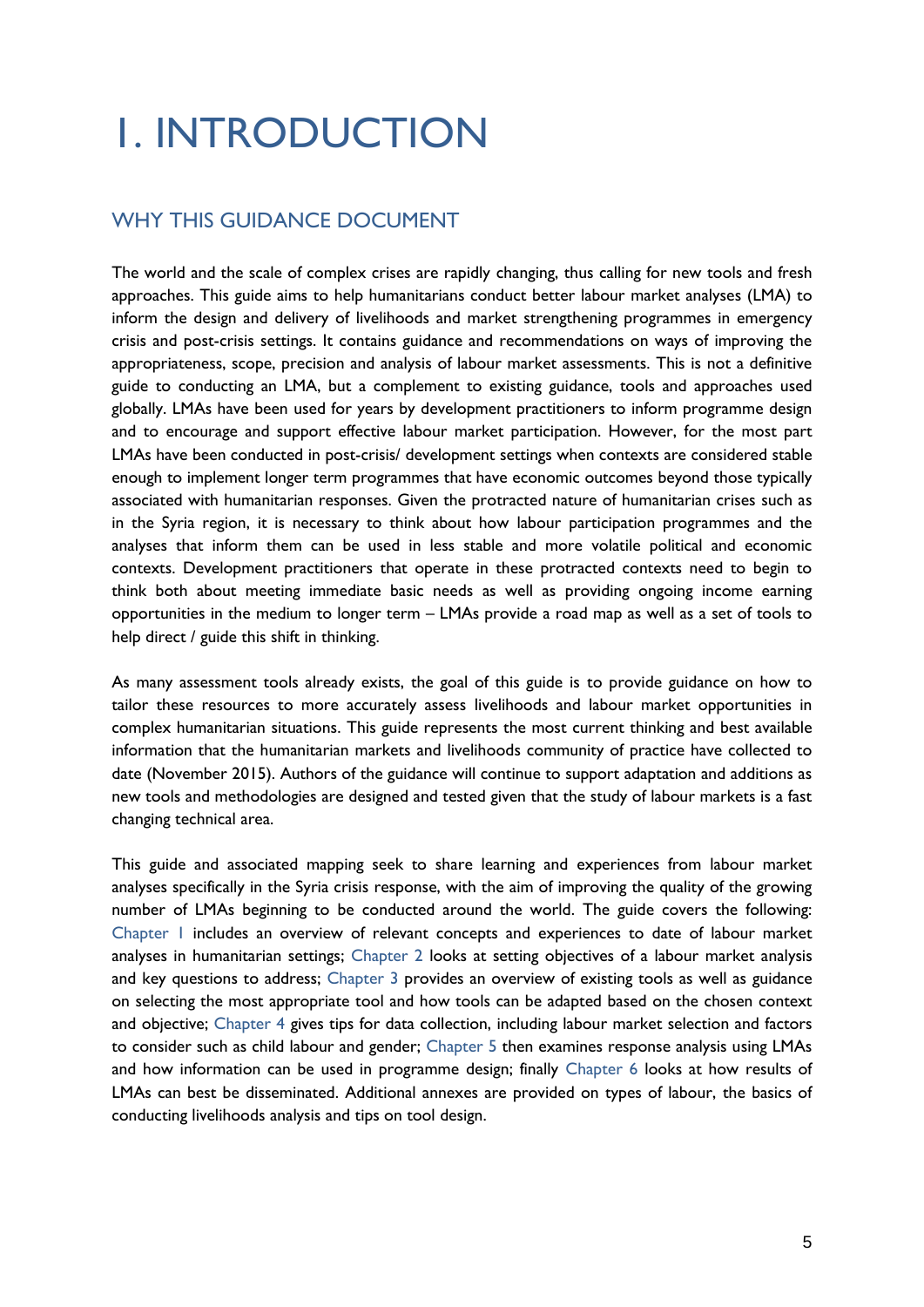#### **Target audience for this guide**

- Experienced market analysts who have not undertaken labour analysis before
- Practitioners with market assessment experience but with limited experience of LMAs
- Programme staff familiar with the humanitarian context but not LMA
- <span id="page-5-0"></span> Long-term livelihoods/development practitioners' familiar with LMAs but with limited humanitarian experience.

#### OVERVIEW OF LABOUR MARKET ANALYSES

#### **What is Labour?**

*Labour – the work, effort or activities people engage in to meet basic needs, earn an income and purchase assets.*

'Labour' can occur anywhere: at home, in fields, in factories, or in shops, both formally and informally. Labour can be unpaid or undertaken in exchange for other goods and services (like a share of the crop, herd or catch); labour can be a sole trader enterprise (a youth selling toothpaste and soap after school); or labour can be for someone else or jointly in an enterprise (siblings all working in a family run mechanics shop).

The terms 'labour' and 'labour opportunities' are used throughout this guide in order to encompass this full range of labour types, not simply

working for payment. Traditionally, LMAs tended to focus on markets for paid and generally formal employment opportunities, which often are disrupted and/or destroyed in humanitarian settings. One of the aims of this guide is to improve the breadth of LMAs to inform better livelihoods responses, and therefore incorporates a broader definition of labour that includes informal markets and less regular work. Annex I contains a detailed explanation of different types of labour, and [Annex 3](#page-31-0) provides a Glossary of Key Terms.

#### **What is a Market System?**

*A labour market system is a market system within which people sell or supply their labour, and others buy this labour (demand).*

A market system is a network of producers, suppliers, processors, traders, buyers, labourers and consumers involved in producing, exchanging, and consuming a particular item or service. The system includes various forms of infrastructure, input providers, and services. It operates within the context of rules and norms that shape this system's particular business environment.

#### **What is Labour Market Analysis?**

Labour market analysis is about understanding the constraints, capabilities and potential to expand labour opportunities within a market system. In humanitarian contexts, this includes consideration of how target populations in particular access labour markets as well as how to strengthen and support existing market actors, including the private sector.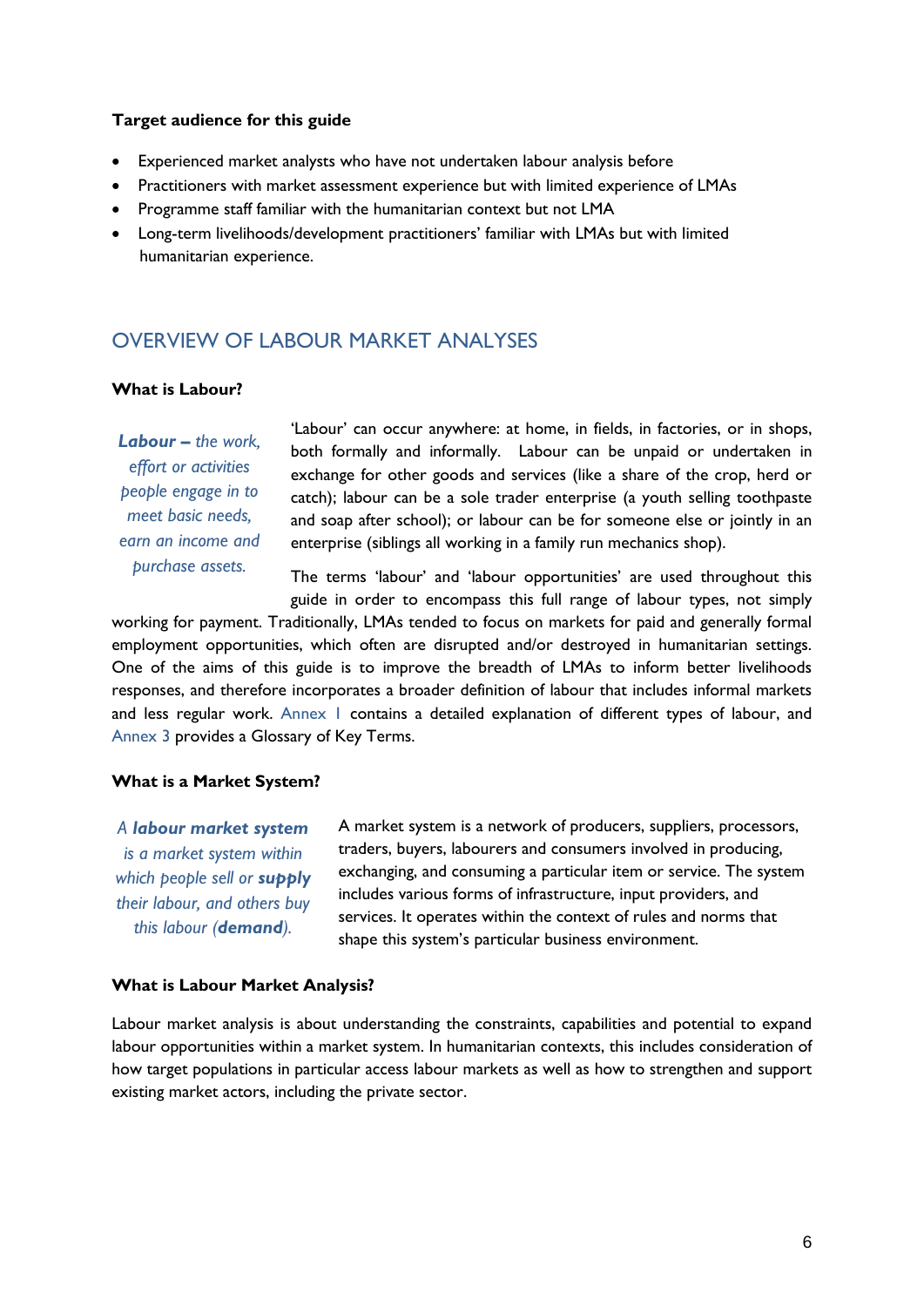#### **Labour and decent work**

1

As a large part of labour opportunities within humanitarian settings will fall within the informal economy (and because crisis situations often disrupt formal markets), it is important to also understand and recognize the concepts of decent work. According to the International Labour Organization (ILO), decent work includes opportunities for work that are productive and deliver fair income, provide security in the workplace and social protection for families, and ultimately offer better prospects for personal development. Decent work ultimately respects human and workers' rights. <sup>1</sup> It is important when looking at the labour market and analysing opportunities to take into consideration safety, security and the ability to earn a decent wage.

#### **Why conduct a Labour Market Analysis?**

- After a crisis (natural or human), existing ways of making a living (livelihoods), including using or selling household labour, are affected. Some challenges need to be overcome and sometimes new opportunities arise in the wake of crisis. By understanding these processes better, humanitarian and development agencies can help people and market actors better respond to economic-related challenges presented by a crisis.
- Conducting an LMA uncovers the complexities of relations involved in labour market systems and between labour market actors given context/place. LMAs deepen our understanding of a labour market and the way people use their labour to make a living and "clarify the appropriate type, magnitude or timing of a program; provide insights on the current constraints or inefficiencies in the market." <sup>2</sup> LMAs can also influence labour policy and allow agencies to more effectively respond.

### <span id="page-6-0"></span>WHY HAVE HUMANTARIAN MARKET ANALYSIS APPROACHES BEEN INADEQUATE TO DATE?

Several tools for market analysis in humanitarian contexts have been developed over the past decade. They have principally focused on analysing commodity markets for immediate household consumption and/or basic livelihoods needs. Tools such as [Emergency Mapping and Market Analysis](http://emma-toolkit.org/get/download/)  [\(EMMA\)](http://emma-toolkit.org/get/download/) have helped humanitarians move to more thoughtful, efficient and broad ranges of responses to crisis by engaging local markets and identifying opportunities within them at the early onset of a crisis. These tools specifically focus on how to work with and through market systems as well as how to support local markets for procurement of key goods and services in order to deliver humanitarian assistance. Methodologies such as EMMA have been applied to the analysis of service markets and more specifically of labour markets (e.g. are there enough local masons to support

<sup>1</sup> International Labour Organization (2016), *Decent Work Agenda*. Available at: [http://www.ilo.org/global/about-the-ilo/decent-work](http://www.ilo.org/global/about-the-ilo/decent-work-agenda/lang--en/index.htm)[agenda/lang--en/index.htm](http://www.ilo.org/global/about-the-ilo/decent-work-agenda/lang--en/index.htm)

<sup>&</sup>lt;sup>2</sup> Mercy Corps Economic and Market Development Technical Unit (2013). Market Analysis Resource Guide. Mercy Corps. Available at: [https://d2zyf8ayvg1369.cloudfront.net/sites/default/files/Mercy%20Corps%20Why%20Conduct%20an%20LMA%20Tip%20Sheet%20June%20](https://d2zyf8ayvg1369.cloudfront.net/sites/default/files/Mercy%20Corps%20Why%20Conduct%20an%20LMA%20Tip%20Sheet%20June%202015.pdf) [2015.pdf](https://d2zyf8ayvg1369.cloudfront.net/sites/default/files/Mercy%20Corps%20Why%20Conduct%20an%20LMA%20Tip%20Sheet%20June%202015.pdf)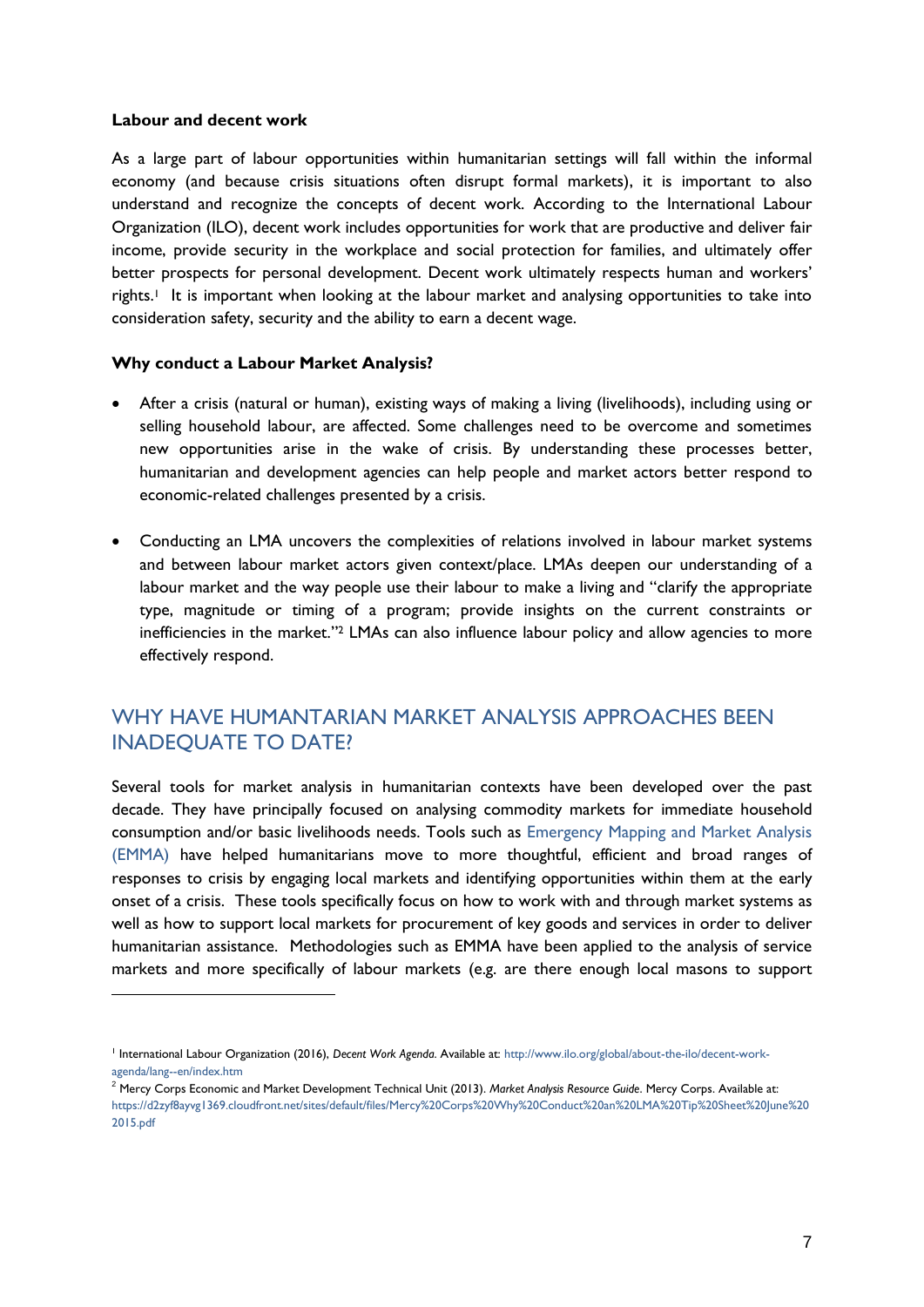construction efforts or does contracting out a provider make more sense); however these methodologies have generally failed to meet the needs of humanitarian livelihood program designers. Livelihoods programs require a more nuanced understanding of skills gaps and needs both on the market and potential beneficiary side (e.g. more masons are needed in this particular geographic area and these are the training providers that have quality content to support skills development of these masons). Similarly, response analysis needs to include slightly longer term views and require looking across multiple sectors and type of labour.

Typically in humanitarian responses, individual/household livelihoods have been the entry point for analysis, rather than labour markets. Additionally analysis of household livelihood strategies versus needs and understanding of more informal markets has been limited. Longer-term development approaches, while useful, have limited applicability as they are focused solely on market development and strengthening rather than recovery. These long term development approaches leave out analysis of short term opportunities and informal markets and also often lack the agility required in humanitarian environments.

### <span id="page-7-0"></span>LABOUR MARKET ANALYSES IN HUMANITARIAN SETTINGS

All markets, especially labour markets, can be affected by crises. Crises can present familiar<sup>3</sup> or unseen challenges; increase the barriers to labour; and can sometimes shift labour opportunities.

Where one labour opportunity declines, another may open up. 4 Whatever the situation, humanitarians are becoming increasingly aware of the role they play in markets and are now looking at how they can more effectively work through and for labour markets to ensure households are able to maximise their labour potential and recover or diversify their livelihoods. This approach goes beyond humanitarian assistance to promote people's self-sufficiency and ability to consistently meet their basic needs. In order to successfully adopt this approach, humanitarian agencies need a more detailed

1

#### **OVERVIEW OF THE SYRIAN REFUGEE CRISIS**

*The conflict in Syria is now in its fourth year. Inside Syria, 7.6 million people are internally displaced and 12.2 million are in need of humanitarian assistance. Nearly 4 million Syrians have registered as refugees in neighbouring countries or are awaiting registration.* 

| Turkey  | 1,938,999 |                            |
|---------|-----------|----------------------------|
| Lebanon | 1,172,753 | <u>ዀዀዀዀዀዀዀዀዀዀ</u>          |
| Jordan  | 629,245   | <u>.</u><br>بالبالبالباليا |
| Iraq    | 249,726   | πT                         |
| Egypt   | 132,375   | Ť                          |

*<sup>(</sup>Source: [Mercy Corps](https://www.mercycorps.org/articles/iraq-jordan-lebanon-syria-turkey/quick-facts-what-you-need-know-about-syria-crisis))*

*Many host governments have put restrictions on refugee employment citing concerns that refugees will settle permanently and take jobs from host country nationals. Across the Syria region, these fears are fuelled by the sheer size of the Syrian refugee influx (in Lebanon, 25% of the population is now Syrian). Even in Jordan and Turkey where refugees can apply for work permits, financial and administrative barriers make obtaining legal work challenging. The Syrian refugees are working in predominately large, informal labour markets across the region; the jobs are unregulated and characterized by low wages, long work days, and poor conditions.* 

<sup>&</sup>lt;sup>3</sup> People often have multiple strategies to help them overcome such challenges.

<sup>4</sup> For example, long term flooding and sedimentation may disrupt a farmer's usual income. The flood may also have damaged housing and infrastructure that, with the right skills and equipment, may allow the household to use their labour to clear the irrigation ditches of a large land owner or gain cash income from helping repair homes.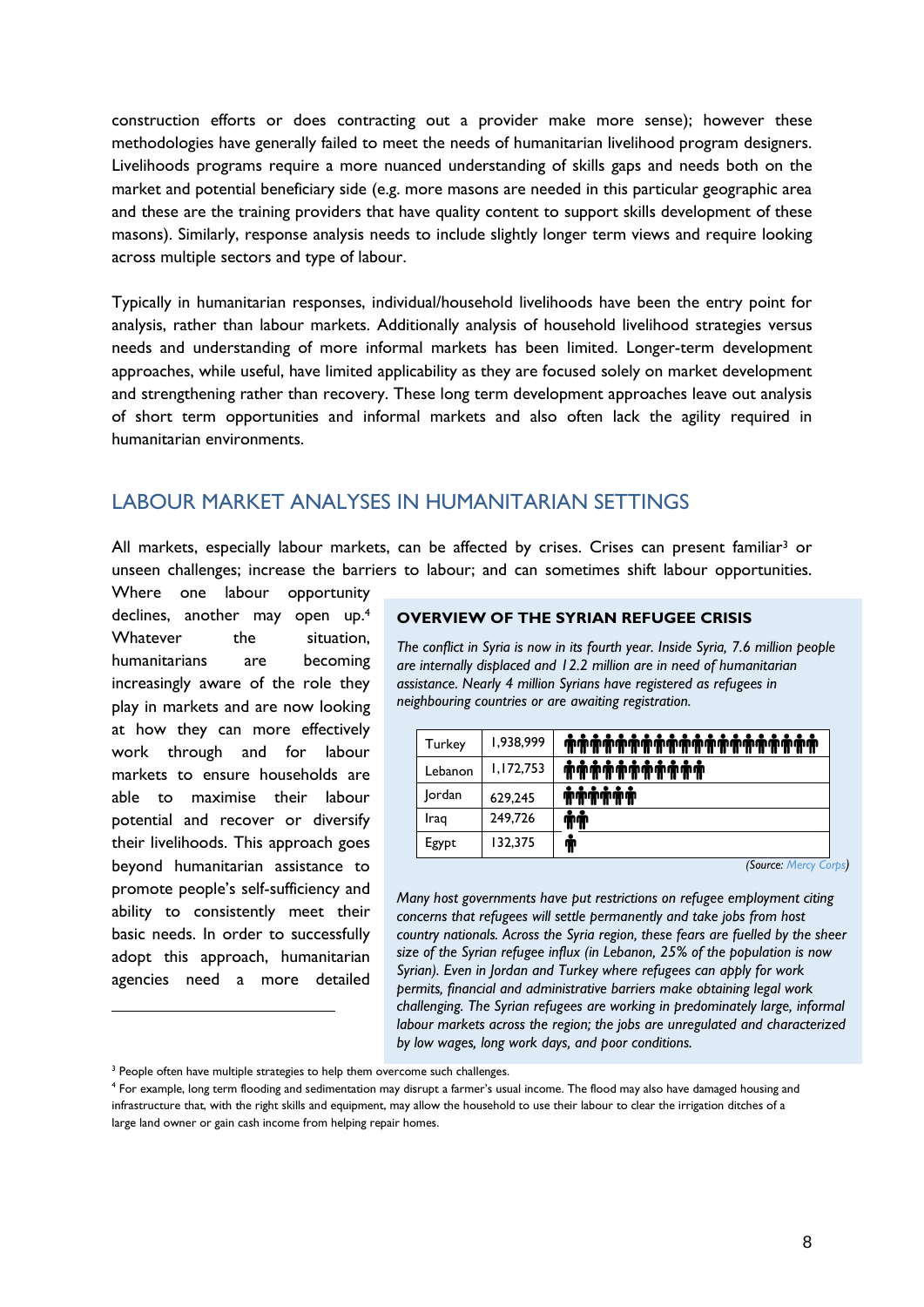understanding of the functioning of labour markets, both how they have been affected by the crisis and what opportunities they present.

#### **For what context is this guidance relevant?**

LMAs can be conducted as part of emergency preparedness (e.g. in contexts of recurrent natural disasters and/or conflict), in ongoing chronic emergencies (e.g. in displacement contexts such as the Syria response) and in natural disasters as part of recovery programming.

The Syria response has produced a greater number of market related assessments including LMAs than any other crisis to date, both within Syria itself and in neighbouring refugee-hosting countries. The Syria response presents an opportunity to capture and share lessons learned. Whilst this guide is intended to be useful across contexts, many of the lessons relate to the protracted displacement context. These are linked to constraints such as the protracted nature of the crisis, e.g. that any return may be slow and thus livelihood opportunities for large numbers of households in a displacement setting need to be found; regulations preventing formal employment and enterprise development for refugees; the demographic make-up of affected populations (e.g.. more women and youth); and altered existing labour markets as a result of changes in regional trade patterns and the crisis more generally.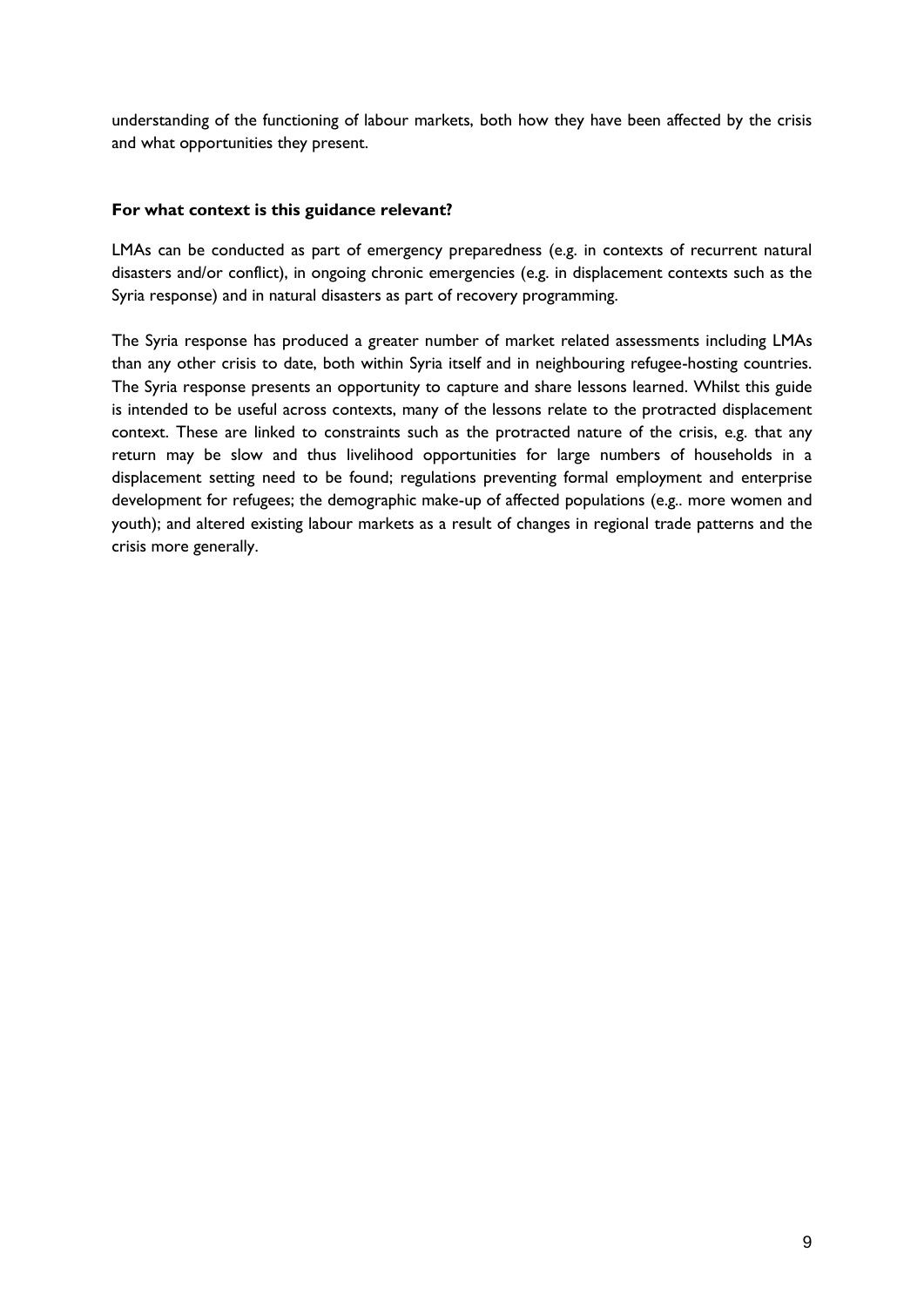# <span id="page-9-0"></span>2. SETTING YOUR OBJECTIVE

It is important before embarking on g LMA to define the goals, expectations and general outcomes you want to achieve. Identifying clear objectives and specific areas that you need information on will help the assessment team narrow down the labour markets, locations, and key informants to target during the assessment.

## <span id="page-9-1"></span>TYPES OF LMA OBJECTIVES

When setting LMA objectives, distinguish between:

- a) Pre-crisis **existing** opportunities for expansion, e.g. there was some sweet-making at home prior to the crisis; could this be expanded?
- b) **New** potential growth sector opportunities and matching labour needs that are not a result of the crisis, e.g. there was no sweet-making before the crisis but people think it could be a possible opportunity now.
- c) Opportunities for labour caused **as a result of the crisis**, e.g. humanitarian agency jobs, increased construction needs, or establishing canteens after floods, cyclones or earthquakes etc. Opportunities for labour that have arisen as a result of a crisis are likely to be short- to medium-term, but may provide sustained opportunities in protracted crises.

#### **Table of objectives and key questions by objective**

The following table shows sample objectives for LMAs in humanitarian settings. Some of these can be merged with one another during data collection, but distinguishing them at the outset and understanding their distinctions will help in the analysis. The table also contains sample questions by objective. These can be initially defined at this stage, but should be reviewed throughout the process to ensure they continue to provide insight into the objective.

A variety of useful reference materials and LMAs are included in the table below. It is not recommended to use one generic LMA set of tools as outlined throughout this guide, instead the tools included here should be adapted / combined as needed.

The table uses a colour coding system to indicate the types of LMA objectives NGOs and other actors are likely to focus on:

- Green– useful for LMAs
- Amber– complement green objectives and support programme design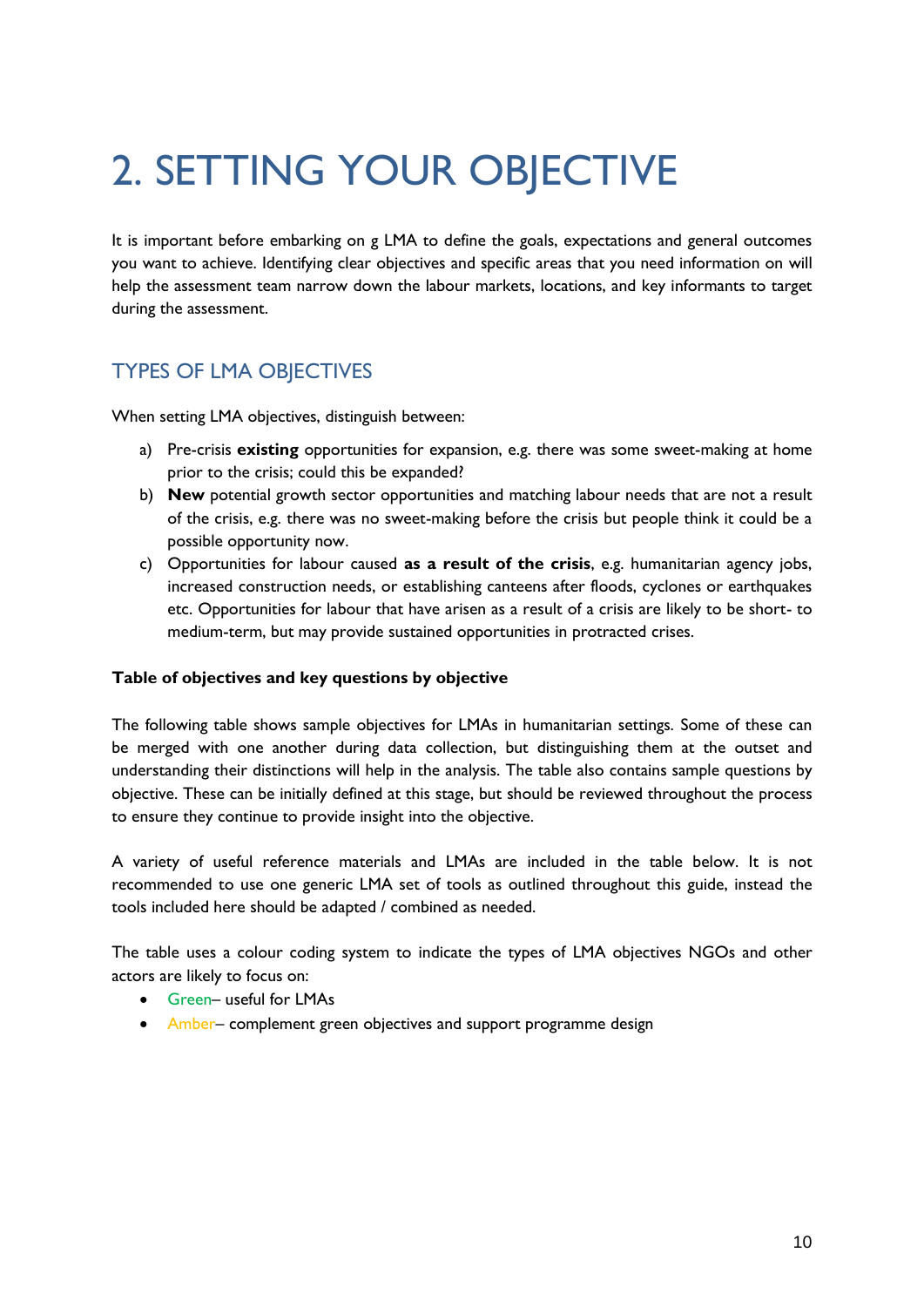| <b>Main LMA</b><br><b>Objectives</b>                                                                                                            | <b>Breakdown of</b><br><b>Objectives</b>                                                                                    | <b>Explanation or</b><br>examples                                                                                                                                                                                                                                                                                                                          | Key questions by objective                                                                                                                                                                                                                                                                                                                                                                                                                                                                                                                                                                                                                                                                                                                                   | <b>References from</b><br>Syria response<br>mapping                       |
|-------------------------------------------------------------------------------------------------------------------------------------------------|-----------------------------------------------------------------------------------------------------------------------------|------------------------------------------------------------------------------------------------------------------------------------------------------------------------------------------------------------------------------------------------------------------------------------------------------------------------------------------------------------|--------------------------------------------------------------------------------------------------------------------------------------------------------------------------------------------------------------------------------------------------------------------------------------------------------------------------------------------------------------------------------------------------------------------------------------------------------------------------------------------------------------------------------------------------------------------------------------------------------------------------------------------------------------------------------------------------------------------------------------------------------------|---------------------------------------------------------------------------|
| <b>Identifying growth</b><br>sectors and new<br>opportunities<br>(whether available<br>prior to, after or as a<br>result of a crisis)           | I. Identify pre-crisis<br>existing labour<br>opportunities for<br>expansion<br>2. Identify entirely new<br>potential growth | Informal selling of meals<br>from home prior to the<br>crisis; could be expanded<br>$\bullet$<br>into a canteen<br>Do these still show potential?<br>New hair products for<br>$\bullet$<br>women; new<br>transport/delivery                                                                                                                                | The key questions for objectives 1 & 2 are likely to be similar:<br>Were there potential growth sectors for labour prior to the crisis?<br>Have new labour opportunities arisen as a result of the crisis?<br>What is the capacity or number of likely persons who could be                                                                                                                                                                                                                                                                                                                                                                                                                                                                                  | <b>Mercy Corps</b><br>Lebanon LMA                                         |
| sector (potentially as a<br>result of crisis)<br>opportunities and<br>matching labour needs                                                     | service, etc.<br>Construction after<br>cyclones or earthquakes                                                              | involved?<br>What are the challenges or risks?                                                                                                                                                                                                                                                                                                             | <b>IRC Lebanon LMA</b>                                                                                                                                                                                                                                                                                                                                                                                                                                                                                                                                                                                                                                                                                                                                       |                                                                           |
| <b>Identifying</b><br>challenges of access<br>to resources, and<br>ways and means of<br>increasing existing<br>production and<br><i>incomes</i> | 3. Identify ways and<br>means of increasing<br>existing production &<br>incomes                                             | Diversification-reducing<br>losses, increasing<br>productivity, profit<br>margins, getting a better<br>price, adding value, etc.<br>Often involving<br>improved post-harvest<br>storage, processing,<br>preservation, marketing<br>and market<br>strengthening including<br>support to existing<br>enterprises with<br>operations and links to<br>markets. | The key questions for objectives 3 & 4 are likely to be similar:<br>• Which existing livelihood strategies and income generation sources<br>show potential for improvements in productivity or expansion?<br>• What inputs have been lacking in the past that could help increase<br>productivity?<br>• What resources are in short supply? Limiting production or<br>expansion? (water, inputs, land, credit, etc.)<br>• Are there minor livelihood or income strategies of HH members<br>that could be expanded (women's activities, youths, elderly)? What<br>are the challenges? How many individuals might be involved?<br>What existing production and income strategies could be more<br>profitable through reducing losses or wastage, etc.? Can new | Rapid HES guidelines<br><b>SCI Livelihoods</b><br><b>Assessment Syria</b> |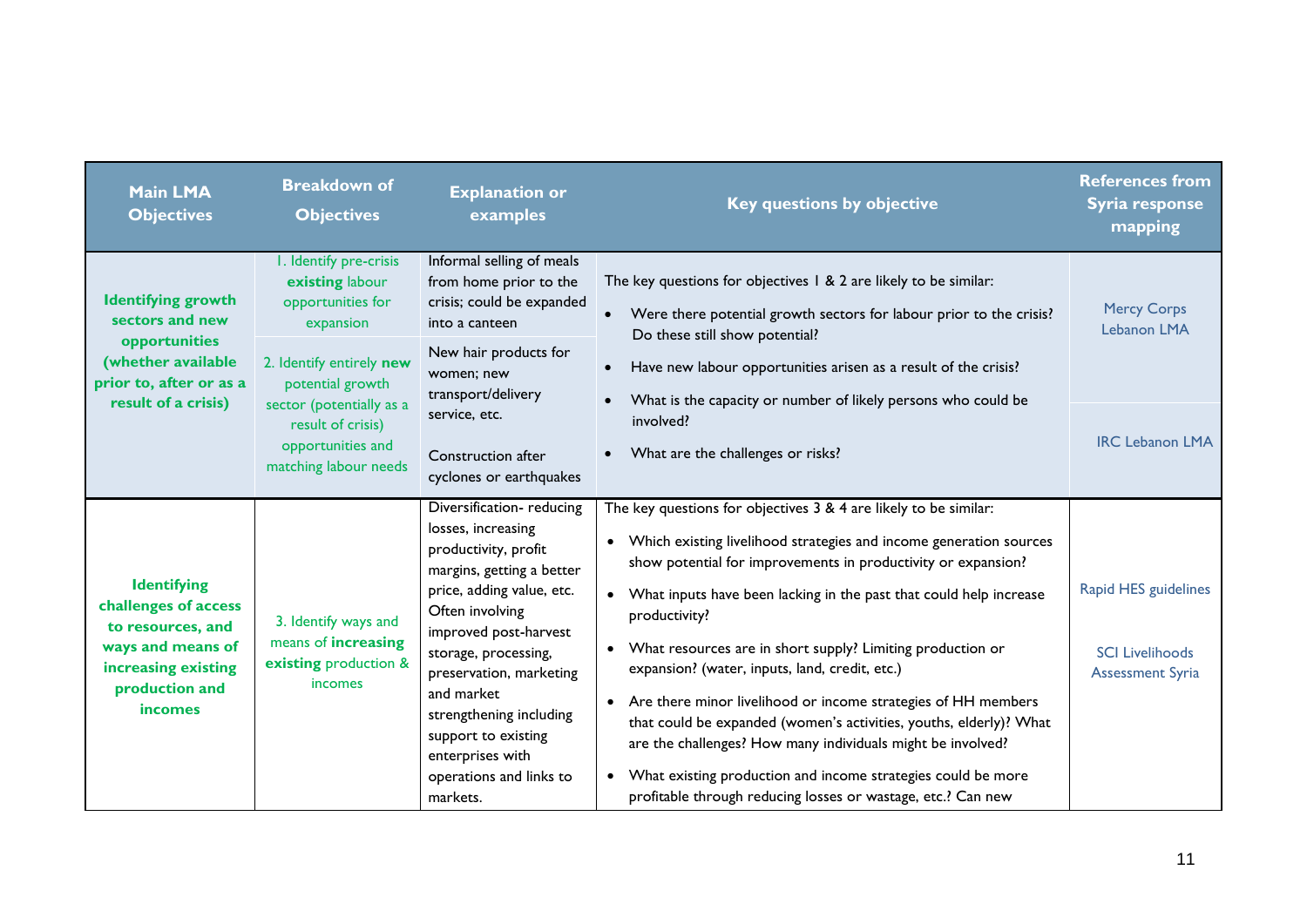|                                                                       | 4. Identifying access<br>to resource<br>challenges and<br><b>barriers</b> to work | Equipment or natural<br>resource gaps; water,<br>fertility, inputs, skills,<br>capital, land etc. | technologies be introduced safely (new varieties, inputs or<br>preservation/processing, driers, etc.)? By acting cooperatively, are<br>there opportunities to get better prices for goods produced, bulking<br>sales or transporting to local or regional markets, avoiding low<br>community level prices and middleman charges?<br>• Which specific target groups face/have resource constraints?<br>• Which specific target groups have livelihood or income strategies<br>that could be improved/diversified or expanded?<br>What coping strategies are target groups employing and how can<br>the most appropriate and non-damaging ones be supported? | <b>Mercy Corps</b><br>Lebanon LMA                                                                                                                                  |
|-----------------------------------------------------------------------|-----------------------------------------------------------------------------------|---------------------------------------------------------------------------------------------------|------------------------------------------------------------------------------------------------------------------------------------------------------------------------------------------------------------------------------------------------------------------------------------------------------------------------------------------------------------------------------------------------------------------------------------------------------------------------------------------------------------------------------------------------------------------------------------------------------------------------------------------------------------|--------------------------------------------------------------------------------------------------------------------------------------------------------------------|
| <b>Identifying skills gaps</b><br>that act as barriers<br>to labour   | Identifying skills gaps<br>that act as barriers to<br>labour                      | Numeracy or literacy<br>for basic business skills,<br>mechanics training, etc.                    | How did labour move before and after the crisis (rural to urban,<br>$\bullet$<br>local, regional and cross-border)?<br>What regulations govern labour for the various target groups (host,<br>IDPs and refugees)?<br>What skills training providers, job search support providers and<br>systems existed before and after?<br>What categories of opportunities exist (apprenticeships,<br>production, self-employment, wage jobs, etc.)?<br>How do the interests/aspirations/desires, existing skills, perceptions<br>and constraints to accessing training and work differ for men,<br>women and youth?                                                   | <b>SCI Lebanon</b><br>Mercy Corps - Labor<br><b>Market Assessment</b><br>Guidance<br>ILO's School to<br><b>Work Transition</b><br>Survey<br><b>IRC Lebanon LMA</b> |
| <b>Identifying structural</b><br>challenges and<br>barriers to labour | Identifying structural<br>challenges and barriers<br>to labour                    | Legal, regulatory, tenure,<br>credit gaps, social<br>networks, hiring<br>practices, etc.          | What regulations govern labour for your potential target groups<br>$\bullet$<br>(host, IDPs, and refugees)?<br>What restrictions are there on various groups to access financial<br>services? Are these formal or informal restrictions?<br>What are the informal and formal hiring practices and how do<br>they differ for the various target groups?                                                                                                                                                                                                                                                                                                     | ILO's School to<br><b>Work Transition</b><br>Survey<br>Mercy Corps Labor<br><b>Market Assessment</b><br>Guidance                                                   |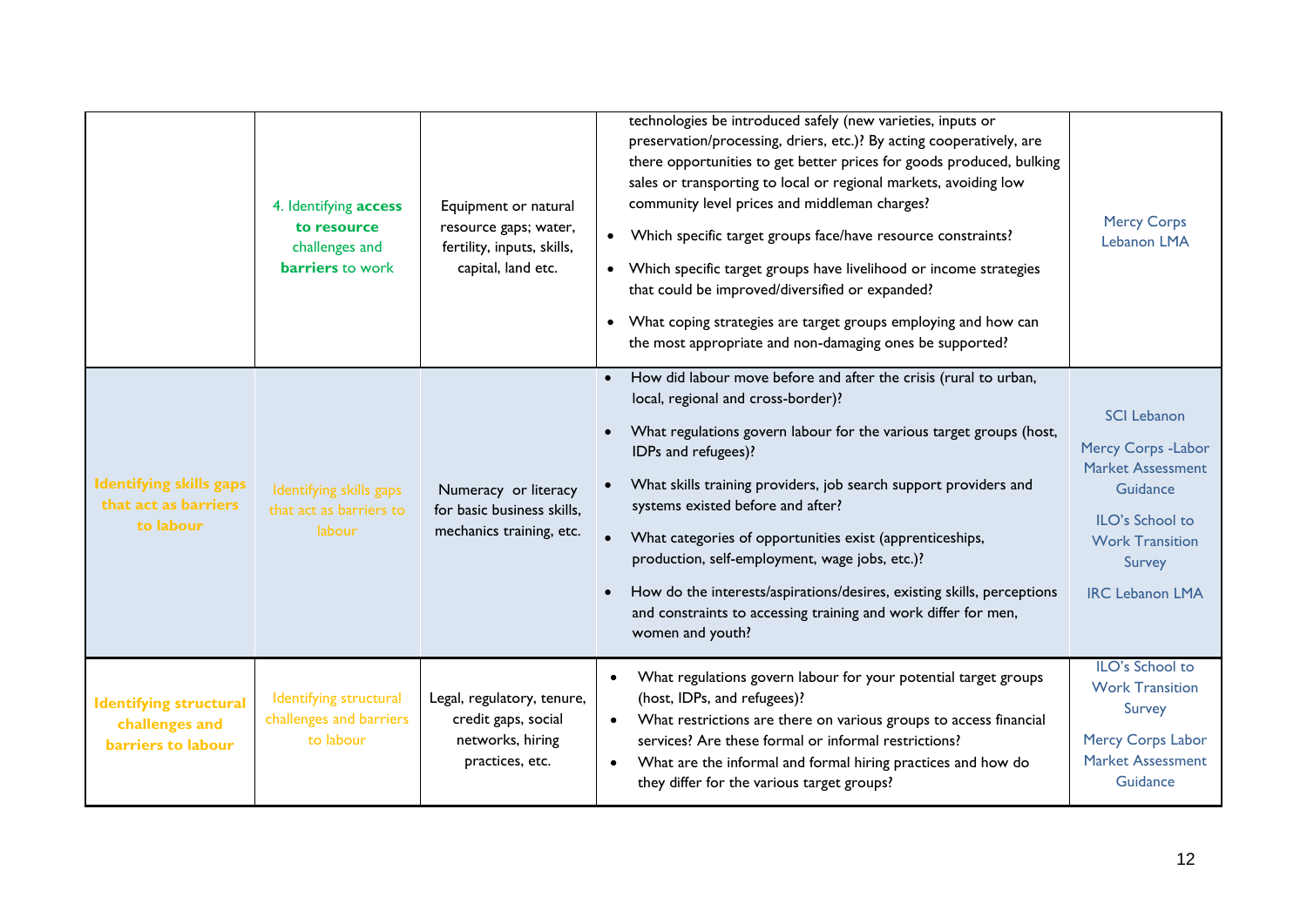## <span id="page-12-0"></span>SPECIFICITIES FOR REFUGEE AND DISPLACEMENT CONTEXTS

Refugee and displacement situations can mean that new income sources will need to be found to replace livelihoods that are no longer possible (e.g. farmers and pastoralists without access to land and animals, fishing families without access to water, sellers in camps without the right to work) or to benefit new entrants to a labour market, including migrants and refugees. In such situations, look closely at barriers and constraints, including:

- rules and regulations related to livelihoods, labour and employment, such as legal working status and local age requirements for labour,
- host community sentiments,
- local political, religious, ethnic and linguistic considerations

With an understanding of these barriers, the analysis should look at:

- **Previous engagement in markets prior to the crisis in some instances, there may have** been cross-border involvement of the now refugees in labour markets pre-crisis. This could provide opportunities based on existing skills and past interactions. I.e. many Syrians who are now refugees in Lebanon had actually been seasonal workers in Lebanon prior to the conflict, and many were involved in cross-border trade.
- **Income generation through enterprise opportunities –** look at new business opportunities that can be created (even home based businesses) as well as those within the informal market.
- **Existing skills and activities –** what are refugees doing on their own to support themselves, and how can LMAs build off these activities? What subsistence/income earning activities are taking place that can be improved, expanded or diversified? It is important to consider protection concerns when looking at existing skills and strategies, including child labour issues or other negative coping mechanisms such as survival sex or unsafe work that vulnerable populations are often forced to engage in. LMAs must identify safe activities and promote alternatives to those with protection risks.
- **•** Potential displacement of local labour Are new refugee-focused livelihoods programmes displacing local labour? Promoting 'Do no harm' principles in livelihoods programming is essential. It is critical to understand the effects of refugee populations on labour markets, and their potential competition for labour with host communities.

#### **A note on LMAs and Cash for Work (CFW)**

At times, detailed LMAs have been undertaken to establish whether a Cash for Work (CFW) programme is likely to have a significant impact on the labour market. However, a full LMA is generally not needed in advance of a humanitarian or early recovery CFW intervention (unless it is a part of larger livelihoods interventions/options). In these contexts CFW is used to address shortages in labour opportunities for a short period, or to respond to community needs that can be addressed through organised unskilled labour, and is often of too small a scale to have any significant impact on the overall labour market. To reduce any negative impact, humanitarian CFW programmes should account for seasonal labour trends, set the pay rate low enough to not compete with more sustainable labour opportunities, and ensure the programme does not make labour scarce.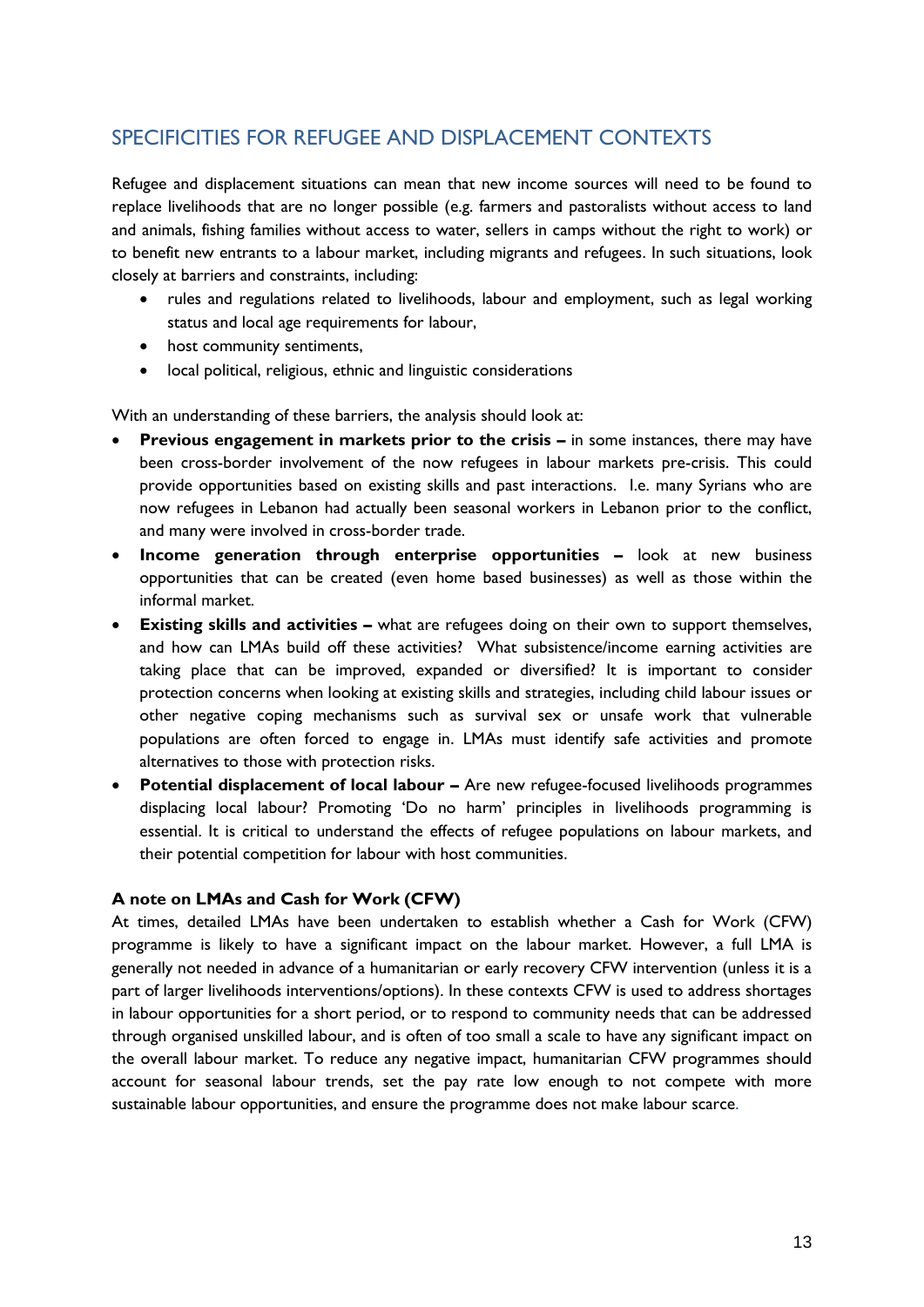# <span id="page-13-0"></span>3. OVERVIEW OF EXISTING LMA TOOLS AND RESOURCES AND TOOL ADAPTATION PROCESS

### <span id="page-13-1"></span>LMA RESOURCES

There currently exists a range of LMA resources and toolkits from which to adapt. While most have been used in more stable and development contexts, they can be reworked to meet urgent humanitarian needs. Below is a list of some key existing LMA toolkits and resources. For specific tools/examples from the Syria region, refer to [Annex 4.](#page-33-0) While not exhaustive, these resources provide starting points to constructing humanitarian LMAs.

- Mercy Corps [Labour and Market Assessment Guidance](https://www.mercycorps.org/research-resources/labor-and-market-assessment-guidance-and-tip-sheets)
- Women's Refugee Commission [Market Assessment Toolkit for Vocational Training](https://womensrefugeecommission.org/component/zdocs/document/463-market-assessment-toolkit-for-vocational-training-providers-and-youth)  [Providers and Youth](https://womensrefugeecommission.org/component/zdocs/document/463-market-assessment-toolkit-for-vocational-training-providers-and-youth)
- International Rescue Committee [Learn 2 Earn](https://rescue.app.box.com/files/0/f/5472004969/1/f_44753264381)  LMA Tools
- International Labour Office [Local Economic Recovery in Post Conflict](http://www.ilo.org/wcmsp5/groups/public/@ed_emp/documents/instructionalmaterial/wcms_141270.pdf)
- World Bank Group [A Framework to Guide Youth Employment Interventions](http://siteresources.worldbank.org/INTLM/214578-1103128720951/22795057/EPPNoteNo16_Eng.pdf)
- Forcier Consulting [Manual for Conducting Market Assessments](http://www.mdgfund.org/sites/default/files/YEM_MANUAL_South%20Sudan_ConductingMarketAssessments.pdf)
- International Youth Foundation Ensuring Demand-Driven Youth Training Programs: How [to Conduct an Effective Labour Market Assessment](http://www.iyfnet.org/library/ensuring-demand-driven-youth-training-programs-how-conduct-effective-labor-market-assessment)

### <span id="page-13-2"></span>KEY QUESTIONS TO ASK WHEN REVIEWING LMA RESOURCES

- 1. How do your objectives align with those identified in the toolkit?
- 2. What are the similarities and differences between your context and the one for which the toolkit was designed?
- 3. How do the resources/time/staff capacity you have assigned to your assessment compare to the detail, length and process of the existing toolkit?

## <span id="page-13-3"></span>TOOL ADAPTATION PROCESS

#### **How do we adapt existing processes and tools for these unique settings?**

- Use the questions linked to objectives listed in Section 2 as the starting point or framework for the tools, from which other questions or sub-questions can be added.
- Take these key questions and adapt and identify new ones for the specific labour markets you have identified.
- Refer to the existing LMA approaches/tool boxes profiled above for any additional questions to include.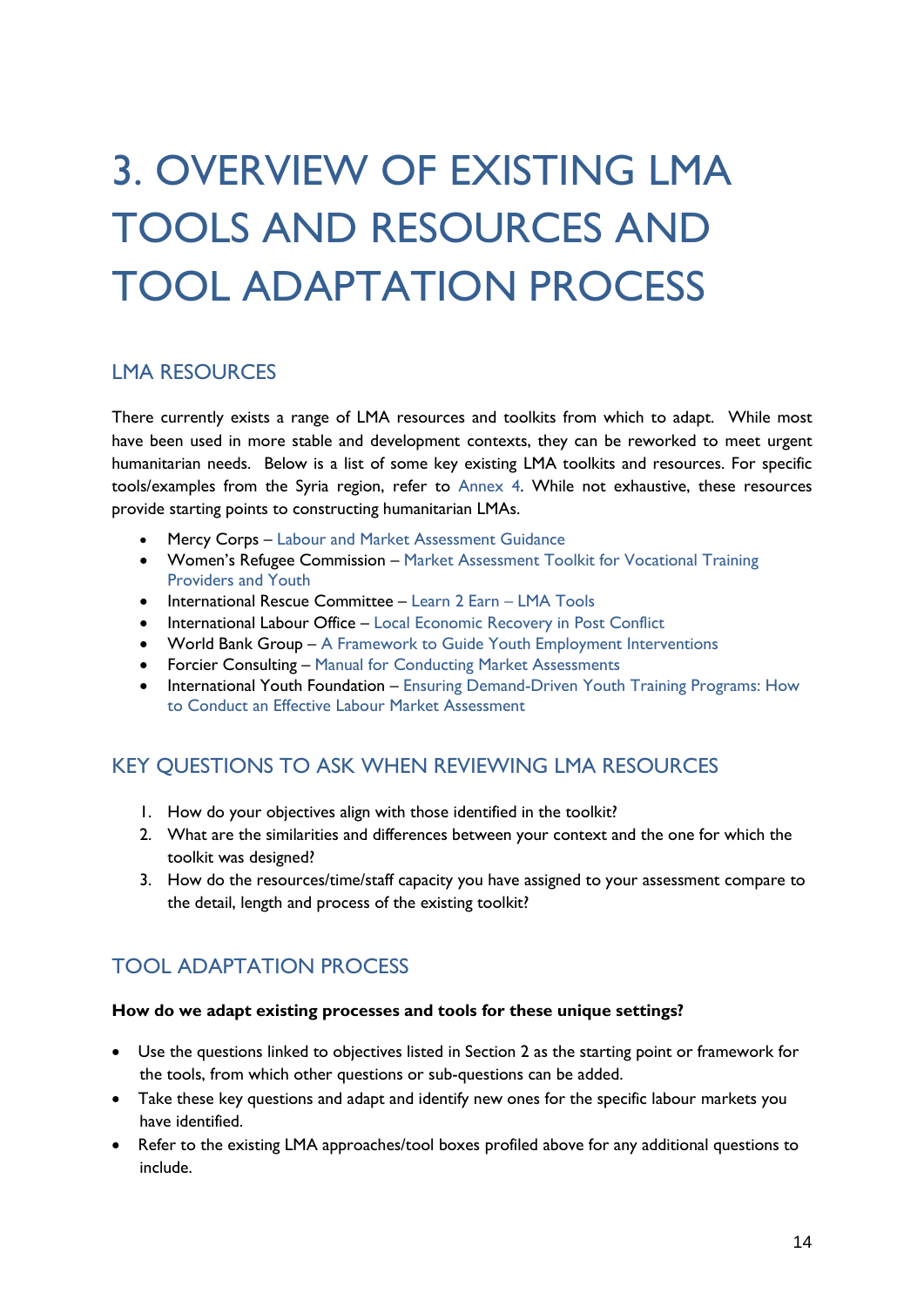- Using the mapping of the Syria response LMAs summary matrix (in Annex 4), refer to any further additional reports or tools relevant to your objectives. Add any further questions to your tools.
- Decide which questions are relevant to which type of key informant.
- Adapt the style of the questions to the type of informant and ensure all wording is culturally and locally relevant. Also, make sure language is appropriate for each stakeholder. For example, you may word the same question differently for a youth than for a government official.
- Keep in mind the unique constraints males and females face in finding income opportunities while some existing tools provide resources and considerations for this others might not have this specific focus or nuance.
- Review the questionnaire and reduce the number of questions to collect only essential information.

See [Annex 2](#page-30-0) for more guidance on tool design and testing.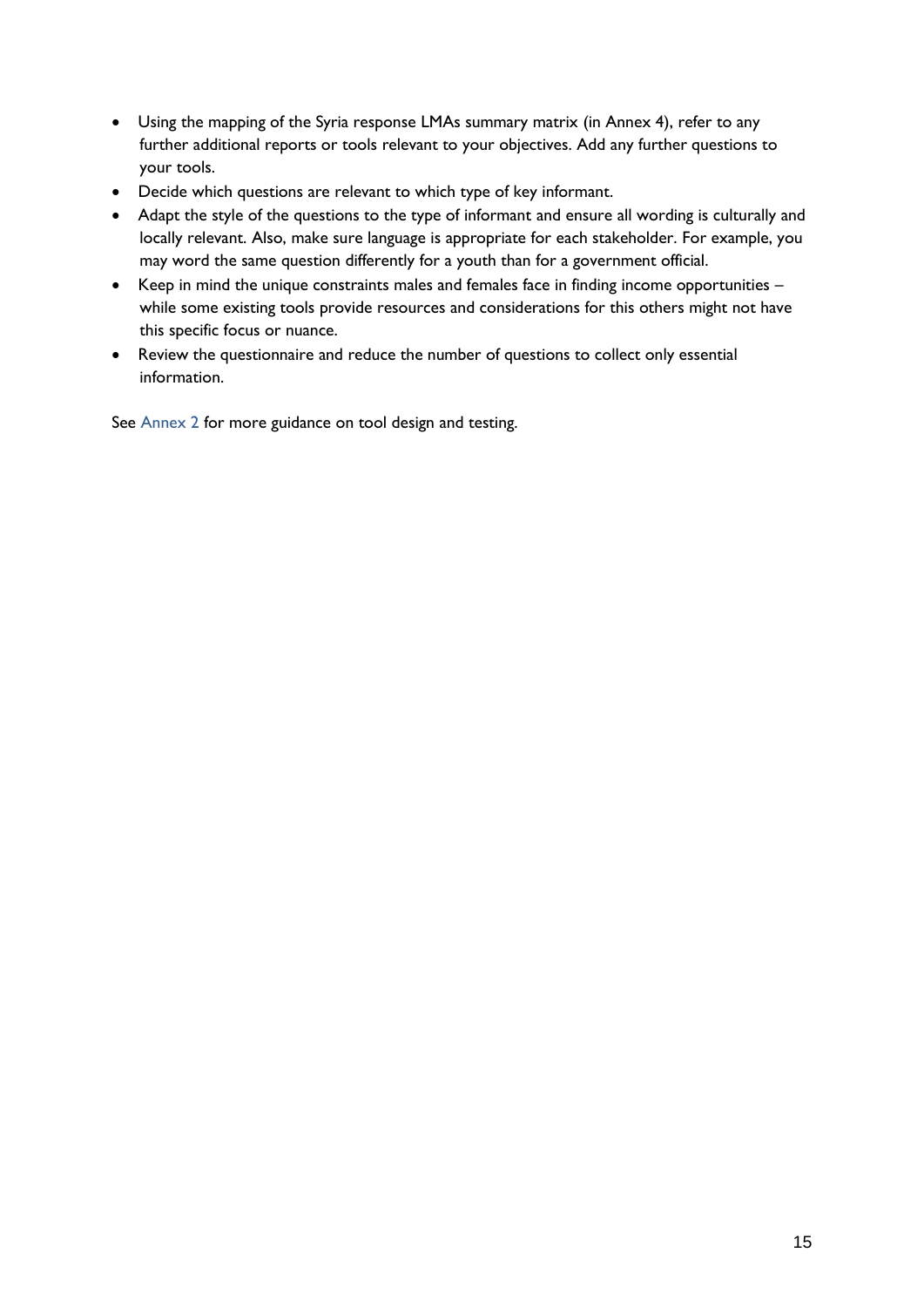## <span id="page-15-0"></span>4. CONDUCTING LABOUR MARKET ANALYSES IN HUMANITARIAN SETTINGS

## <span id="page-15-1"></span>DATA COLLECTION

#### **Secondary Information Review**

Programmers need contextual information to refine objectives. This involves a desk review and conversations with local stakeholders:

- Macro-level data on the economy of the country/countries (ILO, World Bank, etc.)
- Information on major industries and labour sectors (pre and post crisis)
- Existing assessments (including pre crisis LMAs) check with INGO, cluster forums and academic/research institutions to find any existing studies and/or assessments
- Initial discussions with local key informants: chambers of commerce, municipal leaders, government ministries, and staff working in communities

*What should be considered when gathering contextual information?*

The above-mentioned sources should contain information about:

- The labour market (employment rates, skills gaps, growth sectors, health and stability of the private sector, etc.)
- Infrastructure inputs, financial services, access to markets
- Matters and data related to the specific objectives identified
- Livelihoods strategies of the populations the project seeks to serve

*How to organize contextual information:* 

#### **1. Consider the pre- and post-crisis situations**

Identify a 'normal pre-crisis' baseline situation- reliable and detailed information is needed, so ensure that it is within recent memory and confirm the information gathered is accurate. This can be difficult in chronic situations or after a conflict. Look for a time that was a non-crisis or 'average' year, neither particularly bad, nor particularly good.

The team will need to make an early decision on what constitutes a normal pre-crisis situation. A reference year will need to be agreed upon so that when stakeholders are asked questions about a time before the crisis everyone is referring to the same time. A particular time of year will also need to be selected to ensure that seasonal factors do not skew your information.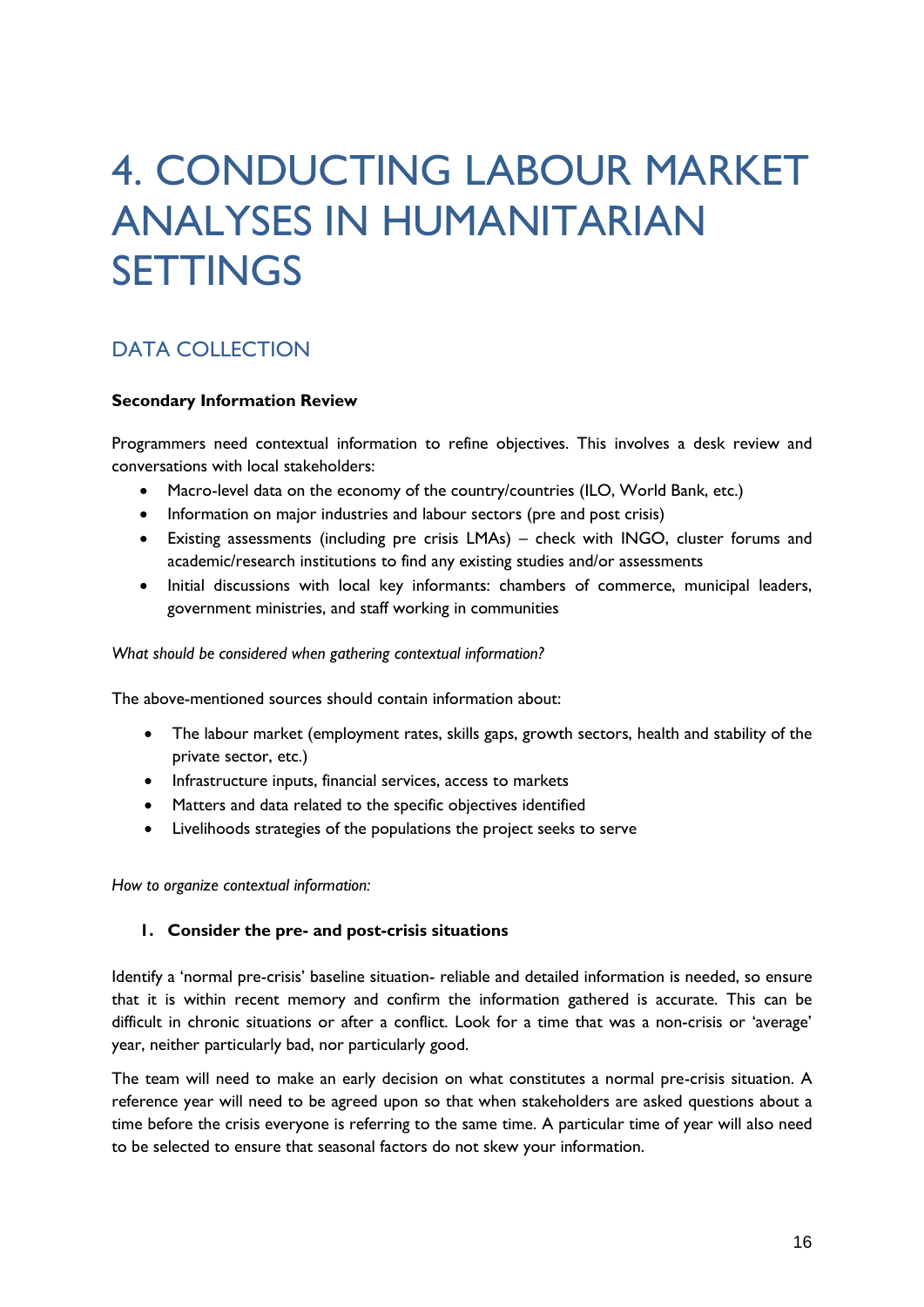#### **2. Document characteristics of the market environment and infrastructure**

The questions below relate to the labour market environment and infrastructure before and after the crisis. 5

#### **THE LABOUR MARKET ENVIRONMENT**

#### **General**

- What are the unemployment rates?
- What are the main industries? Potential growth sectors?
- What are the government's economic priorities?
- Where are most people employed?
- Is labour largely formal or informal?
- What is the landscape for self-employment/entrepreneurship?

#### **Regulations/norms**

- What are the national regulations related to labour? How does this differ for specific groups (i.e. refugees, IDPs, women, minority groups)?
- What status or documentation is required to work?
- What are the unwritten local rules related to labour? How does this differ for specific marginal groups, by religion, linguistic group, gender or refugee status for example? What are the main exceptions? Are there informal hiring practices (nepotism, etc.)?
- Which formal institutions govern labour? Are there informal 'organisations' that influence labour, e. g. large labour agencies or 'gang' operators?

#### **Population movements**

- What are the displacement patterns and drivers?
- Are there movement restrictions for particular groups?

#### **Tensions, conflict and power analysis / social cohesion**<sup>6</sup>

 What is the impact of regulations related to labour on different groups (host population/IDPs/refugees/vulnerable groups/women/)?

#### **Gender and vulnerability**

 How are women, men, male and female children, adolescents, youth and other vulnerability groups affected in different ways?

#### **Others**

1

• Are there seasonal labour patterns?

#### **Key Labour Market Infrastructure, inputs and labour market support services**

- What changes have there been before and after the crisis in equipment, skills, knowledge, transportation, and access to labour markets?
- How have changes in trade patterns, e.g. resulting from border closures, affected labour markets?
- What impact has the crisis had on wage rates?

<sup>&</sup>lt;sup>5</sup> As recommended by the [EMMA Toolkit](http://emma-toolkit.org/get/download/) (Albu 2010)

<sup>6</sup> Harb, C, & Saab, R. (2014). *[Social Cohesion and Intergroup Relations: Syrian Refugees and Lebanese Nationals in the Bekaa and Akkar](file:///C:/Users/barris/Box%20Sync/Livelihoods%20Folders/Livelihoods%20Technical/Enterprise%20Development%20&%20Employment/SRR%20Assessment%20Mapping/Final%20Edits%20for%20Kelby/Harb,%20C,%20&%20Saab,%20R.%20(2014).%20Social%20Cohesion%20and%20Intergroup%20Relations:%20Syrian%20Refugees%20and%20Lebanese%20Nationals%20in%20the%20Bekaa%20and%20Akkar.%20Save%20the%20Children.%20Available%20at:)*. Save the [Children. Available at:](file:///C:/Users/barris/Box%20Sync/Livelihoods%20Folders/Livelihoods%20Technical/Enterprise%20Development%20&%20Employment/SRR%20Assessment%20Mapping/Final%20Edits%20for%20Kelby/Harb,%20C,%20&%20Saab,%20R.%20(2014).%20Social%20Cohesion%20and%20Intergroup%20Relations:%20Syrian%20Refugees%20and%20Lebanese%20Nationals%20in%20the%20Bekaa%20and%20Akkar.%20Save%20the%20Children.%20Available%20at:) https://data.unhcr.org/syrianrefugees/download.php?id=5807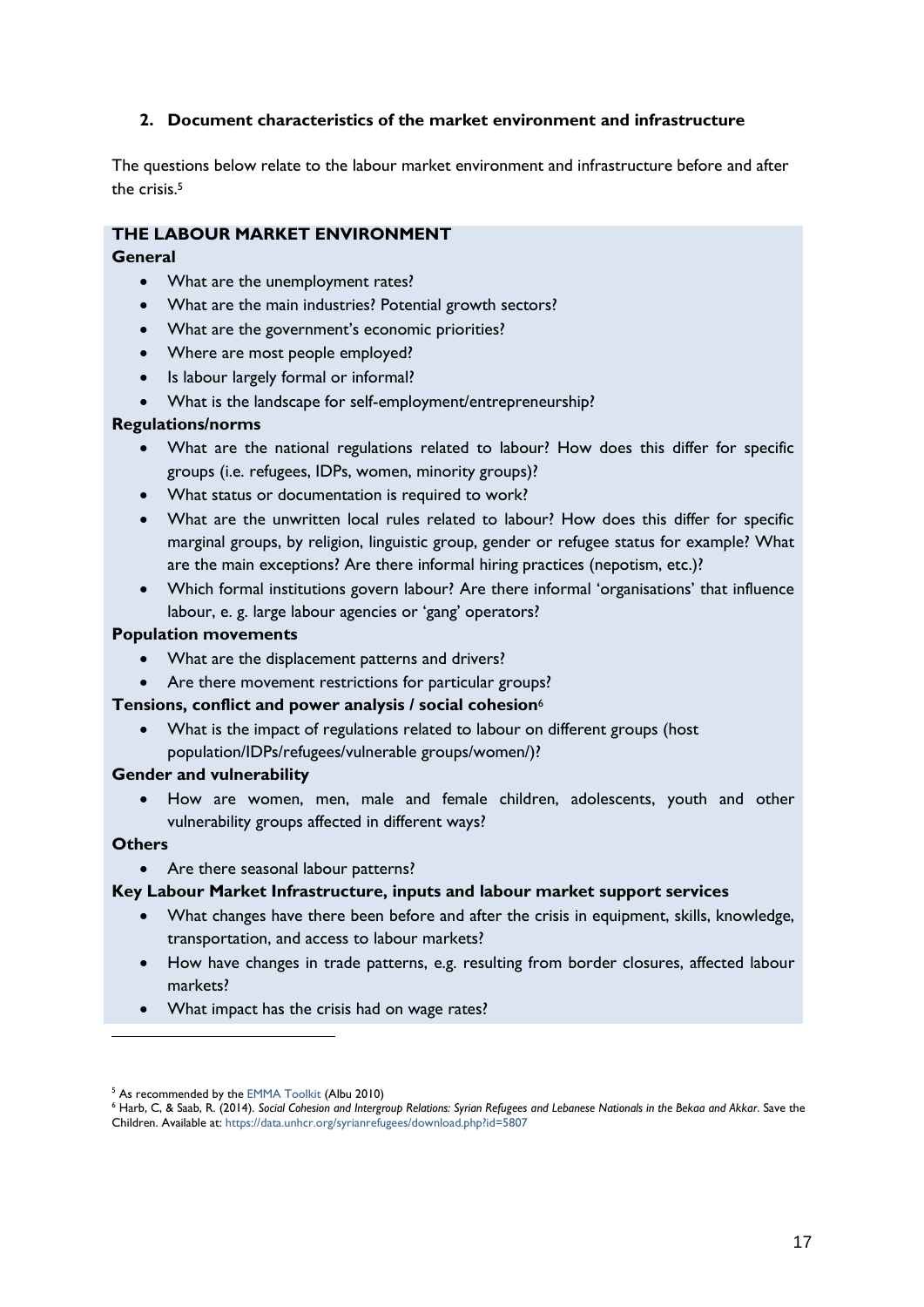#### **Example from the field: right to work**

*In some contexts national laws do not allow refugees to work. In certain parts of the country and in specific localities, local leaders and their communities sometimes interpret regulations differently and often allowed refugees to work under specific terms. In one area, for example, communities and their leaders permitted refugees to start small businesses so long as these did not compete with existing host community businesses. Potential sources for this information are often available online:*

- o *General/Globally – especially p10 - "[Global](http://asylumaccess.org/wp-content/uploads/2014/09/FINAL_Global-Refugee-Work-Rights-Report-2014_Interactive.pdf)  [Refugee Work Rights Report](http://asylumaccess.org/wp-content/uploads/2014/09/FINAL_Global-Refugee-Work-Rights-Report-2014_Interactive.pdf)," (2014)*
- o *The International Labour Organisation produces numerous [briefings and reports](http://www.ilo.org/inform/online-information-resources/lang--en/index.htm) internationally and after crises. They are likely to be a good source of information specific to the country context.*

#### **3. Document the livelihoods strategies and social norms of target populations**

Having a basic understanding of the livelihoods activities and social norms in your target areas will guide the objectives, scope, and market selection for your LMA.

Key information around livelihoods strategies include:

 How are most people in the target area earning money/meeting their needs?

 How many people in the household are working? How were they earning money precrisis?

 On average how many household members are there?

 Are households in debt? Resorting to other negative coping strategies?

 Are there any restrictions around movement?

 What other norms, traditions, taboos or other social regulations are there that govern/relate to labour?

#### **Selecting informant types**

Determine who the key informants for the LMA might be. The following is a list of key informants that are considered to be common across objectives:

| <b>Level</b>                                       | Informant type                                                                                                                                                                                                                                                                                                                                                                                                                                                                                                                            | <b>Links to useful</b><br>tools                                                                                                                                                                                                                                     |
|----------------------------------------------------|-------------------------------------------------------------------------------------------------------------------------------------------------------------------------------------------------------------------------------------------------------------------------------------------------------------------------------------------------------------------------------------------------------------------------------------------------------------------------------------------------------------------------------------------|---------------------------------------------------------------------------------------------------------------------------------------------------------------------------------------------------------------------------------------------------------------------|
| <b>National &amp;</b><br>Regional<br><b>levels</b> | Local staff<br>$\bullet$<br>Partner staff<br>$\bullet$<br>Other agency and organisation staff<br>$\bullet$<br><b>ILO, UNHCR</b><br>$\bullet$<br>Government authorities (Ministries of Work,<br>$\bullet$<br>Labour, Education or Training; public<br>employment offices; etc.)<br><b>Coordination committees</b><br>$\bullet$<br>National and multi-national companies<br>$\bullet$<br>National Producers and business associations<br>$\bullet$<br>Financial institutions, formal and informal<br>$\bullet$<br><b>Training providers</b> | Refer to SCI Lebanon<br><b>Ibtikar Tools</b><br>SCI Iraq - KRG has a<br>tool for interviewing:<br>Government (p59)<br>national &<br>multinational<br>companies (p65-68)<br>and MFIs $(p64)$ ,<br>training providers<br>(p61), producer and<br>business associations |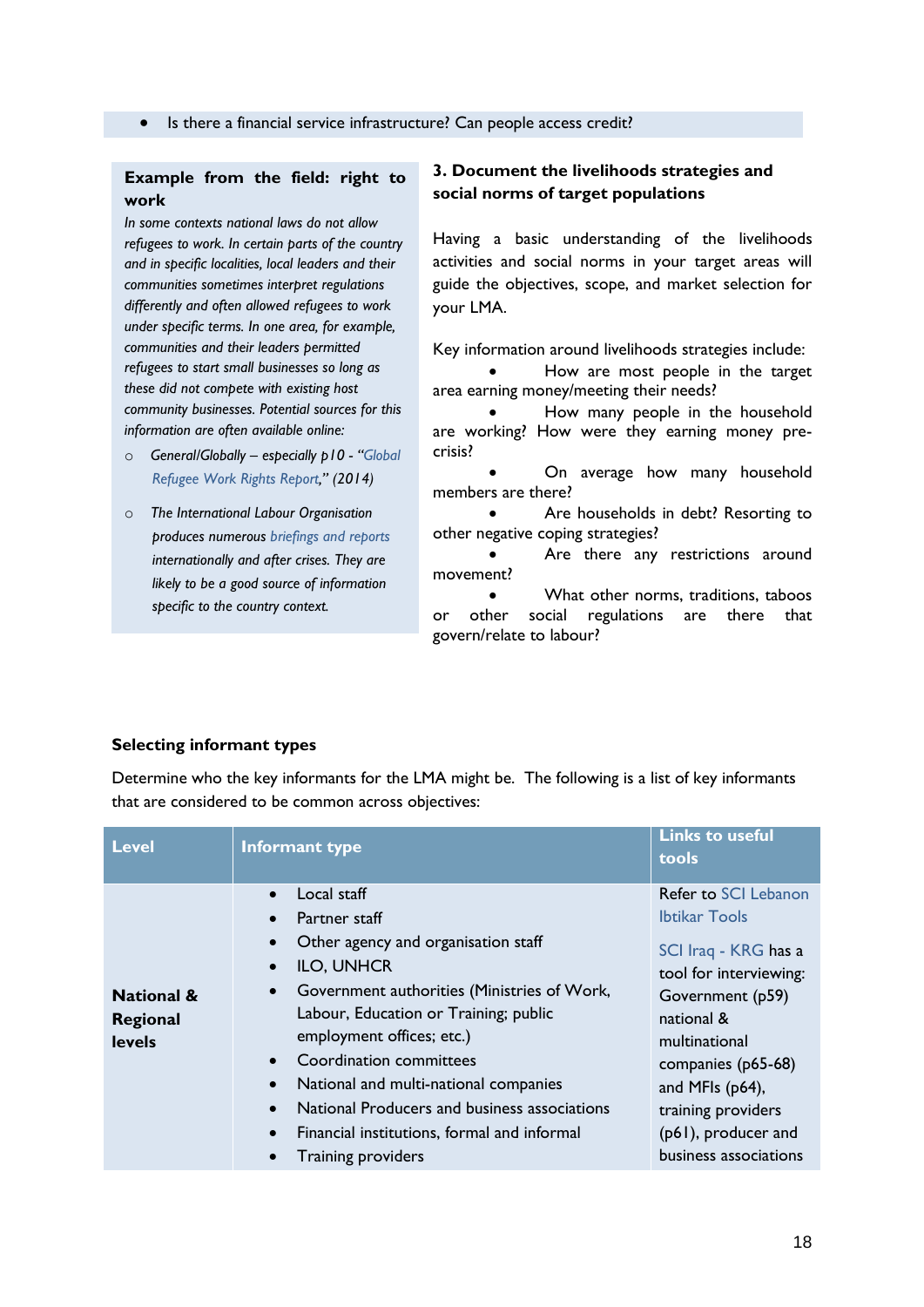|                                             | Others such as National women or youth<br>organization, student groups, etc.                                                                                                                                                                                                                                                                                                                                                                                                                                                                                                                                                                                                              | (p60)                                                                                                                                                                                                                                                                                                                                                                                                                       |
|---------------------------------------------|-------------------------------------------------------------------------------------------------------------------------------------------------------------------------------------------------------------------------------------------------------------------------------------------------------------------------------------------------------------------------------------------------------------------------------------------------------------------------------------------------------------------------------------------------------------------------------------------------------------------------------------------------------------------------------------------|-----------------------------------------------------------------------------------------------------------------------------------------------------------------------------------------------------------------------------------------------------------------------------------------------------------------------------------------------------------------------------------------------------------------------------|
| <b>Regional level</b>                       | Similar to above                                                                                                                                                                                                                                                                                                                                                                                                                                                                                                                                                                                                                                                                          |                                                                                                                                                                                                                                                                                                                                                                                                                             |
| District, local<br>or<br>community<br>level | Affected communities and their hosts in refugee<br>situations.<br>Private sector employers and job centres,<br>existing employment providers<br>Employment agencies, work gang leaders, job<br>centres, and online job portals<br><b>Training institutions</b><br>Schools and further education<br>Consumers<br>Job seekers<br><b>Community leaders</b><br>Chambers of commerce and other business<br>associations<br>Others such as: farm gate purchasers,<br>transporters, cooperatives, bulking stores, seed<br>stores, grain banks, training or women's<br>organisations who may be involved in food<br>preservation and processing, etc., sales<br>centres/cooperatives, crafts etc. | Refer to SCI Lebanon<br><b>Ibtikar Tools</b><br><b>Refer to SCI Lebanon</b><br>Skills gap assessment<br>and SCI Lebanon<br>skills gap tools<br>Refer to SCI Egypt<br><b>Youth Livelihoods</b><br><b>Rapid Needs</b><br><b>Assessment</b><br>Refer to SCI IRAQ<br><b>KRG Youth Labour</b><br>Market &<br>Entrepreneurship<br><b>Assessment for tools</b><br>for interviewing local<br>business (p59) and<br>consumers (p58). |

To ensure all informants have been identified, analyse the market chain or value chain for each labour market selected.

## <span id="page-18-0"></span>SELECTING LABOUR MARKET SECTORS FOR ANALYSIS

It is impossible to cover every sector or market, even more specifically for humanitarian contexts that require quicker data collection and often face restrictions around movement and access. The following steps will help to narrow the list of potential sectors

- Use information on existing livelihoods strategies and coping mechanisms to inform labour market selection
- Areas and targets can also be narrowed down in relation to the agency or donor mandate

### **Tip from the Field: Mapping Labour Market Systems**

*The market chain (or value chain) should be mapped to identify the key actors in the market system, their strengths, gaps and potential opportunities. Guidance for market mapping is outlined in [Step 3 of](http://emma-toolkit.org/wp-content/uploads/2010/08/Step3.pdf)  [the EMMA toolkit.](http://emma-toolkit.org/wp-content/uploads/2010/08/Step3.pdf) Depending on the objective, it is helpful to map out the labour market both pre- and post-crisis.* 

- If the team has limited context or market analysis experience start with a smaller-scale labour market
- Stick to labour markets that relate to the specific LMA objective
- Produce preliminary maps of the selected labour markets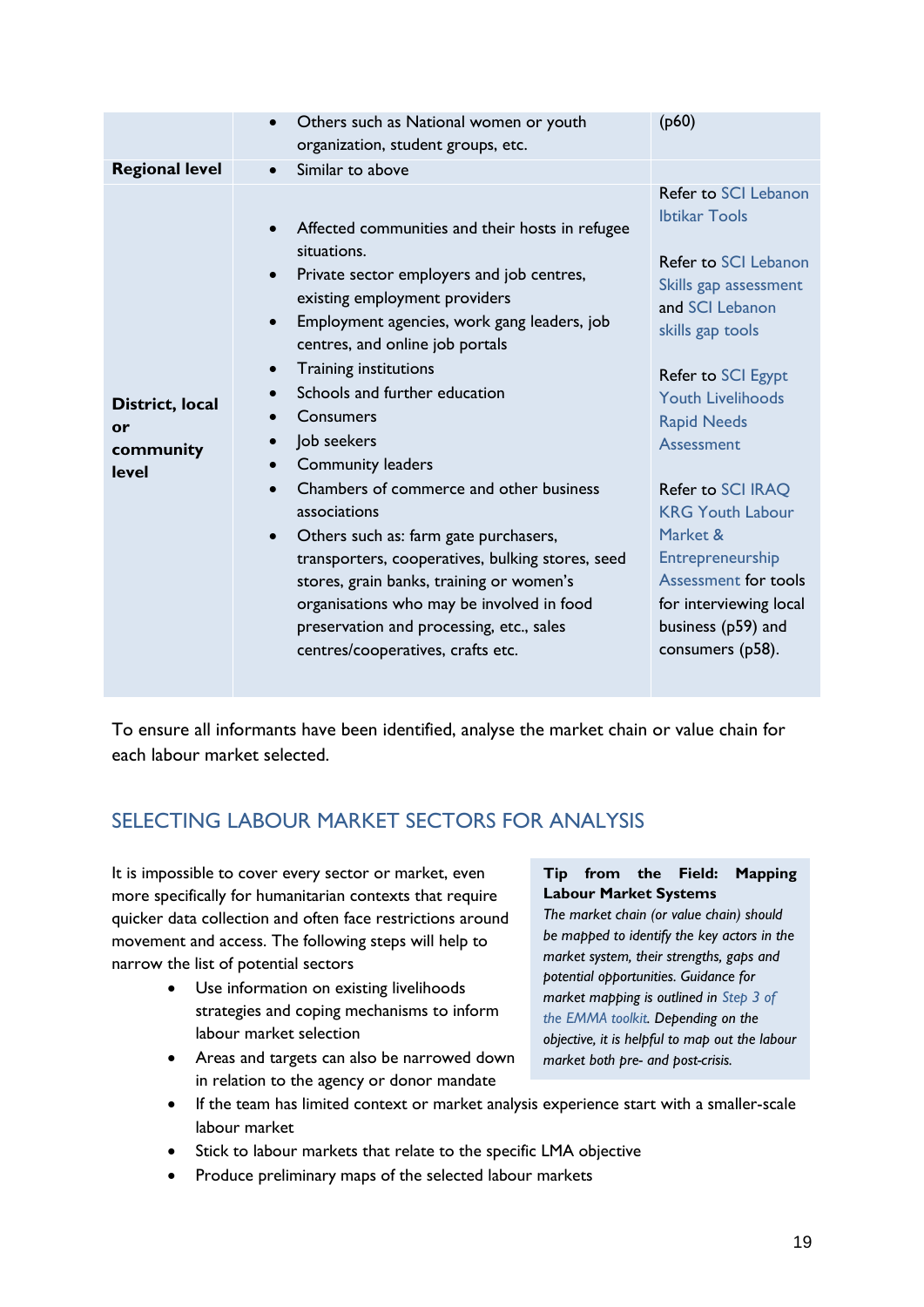#### **Linking labour market selection to objectives**

1

The contextual questions listed by objective in the table below will help to further refine the choice of labour markets.

| <b>Main Objectives</b>         | Key contextual information questions related to<br>objectives     |  |  |
|--------------------------------|-------------------------------------------------------------------|--|--|
| <b>Identifying growth</b>      |                                                                   |  |  |
| sectors and new                | Which are the broad target groups most involved in? (Both before  |  |  |
| opportunities (whether         | and after the crisis)                                             |  |  |
| available prior to, after,     | Which have been most/least affected by the crisis?                |  |  |
| or as a result of, a crisis)   |                                                                   |  |  |
| <b>Identifying access to</b>   | Which goods/services provide little profit and why?               |  |  |
| resources challenges and       | How can more value be added or better prices gained?              |  |  |
| ways and means of              | Are there other activities that could be undertaken?              |  |  |
| increasing existing            | How does the market chain work and who in the market chain        |  |  |
| production and incomes         | captures the profit?                                              |  |  |
|                                | What skills gaps prior to/after crisis in sectors used by target  |  |  |
| <b>Identifying skills gaps</b> | populations?                                                      |  |  |
| that act as barriers to        | Can beneficiaries identify labour opportunities and what prevents |  |  |
| labour                         | them accessing these?                                             |  |  |
|                                | Do these differ for certain groups or by gender?                  |  |  |
|                                | What skills do employers seek but cannot find?                    |  |  |
|                                | What are the underlying causes of a market system's               |  |  |
| <b>Identifying structural</b>  | underperformance or ineffectiveness?                              |  |  |
| challenges and barriers        | What are the obstacles and opportunities to overcoming them?      |  |  |
| to labour                      | What are the regulations, government bodies, etc. that influence  |  |  |
|                                | behavior in the market?                                           |  |  |

The choice of methodology will be influenced by the number of markets focused on for the analysis. I.e. if the objective is focused/limited to a specific sector, a Value Chain approach to LMA could be used, whereas if the objective is focused on multiple markets and sectors for larger scale employment interventions, a more qualitative methodology may be used, such as WRC's toolkit.<sup>7</sup>

<sup>&</sup>lt;sup>7</sup> WRC's [Market Assessment Toolkit for Vocational Training Providers and Youth](https://womensrefugeecommission.org/component/zdocs/document/463-market-assessment-toolkit-for-vocational-training-providers-and-youth) profiled in [Chapter 3](#page-13-0) is designed with women in mind and IRC have useful resources.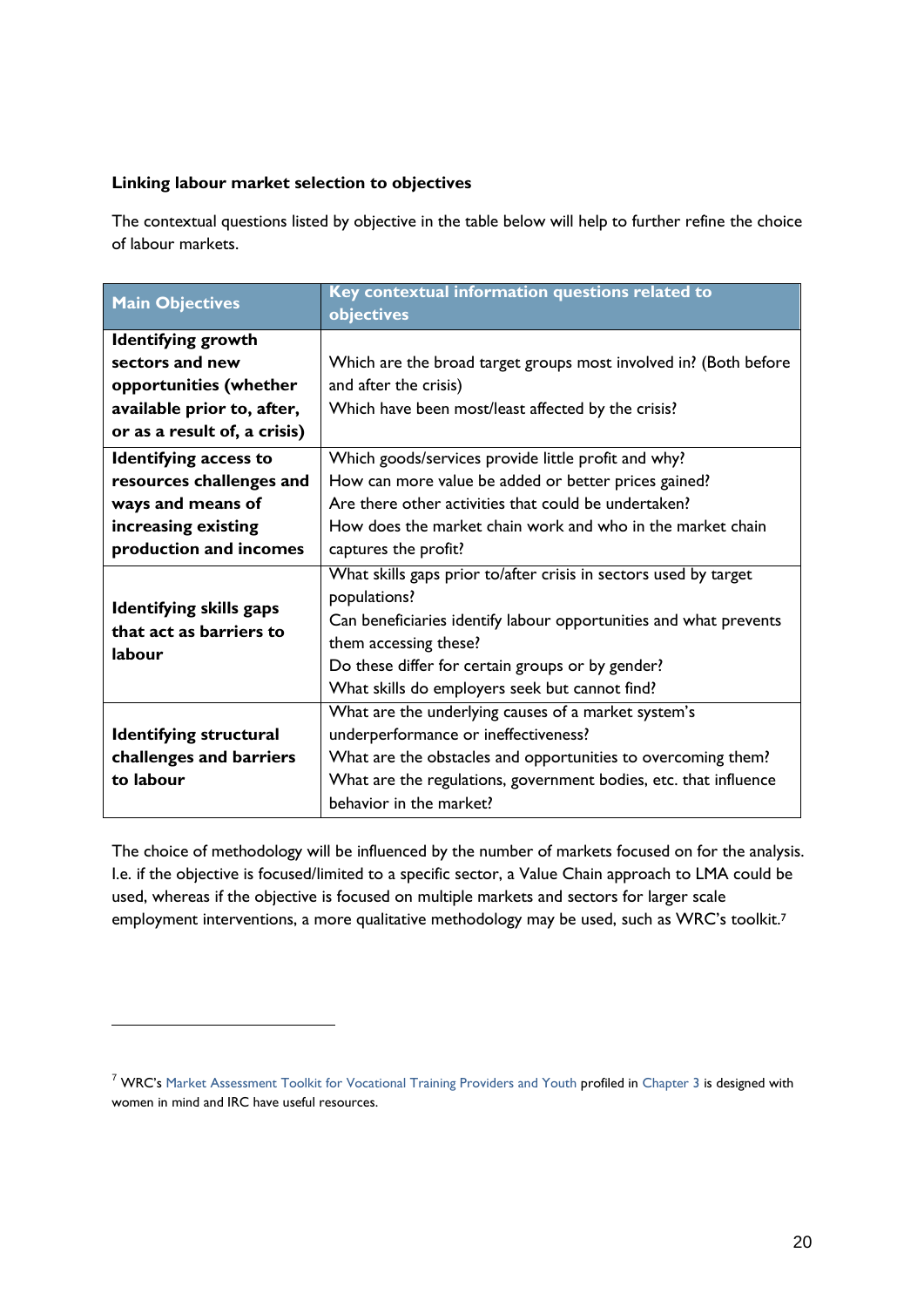## <span id="page-20-0"></span>GENDER AND LABOUR MARKET SECTOR SELECTION

Considering gender when selecting sectors is essential given the unique barriers faced by the female labour force in some countries. These arise from the time burden associated with child-rearing and other domestic tasks, lower educational levels compared with boys and men in some regions, the role of existing male-female wage gaps in generating an 'underinvestment' in female education, and laws and customs that inhibit women's participation in labour markets. I.e. women often lack vocational skills for new markets restricting them to low-wage, traditional gender occupations. Women further lack financial literacy to manage irregular or large one-time costs. Additionally as is seen in the case of the Syria crisis women are often tasked with taking on larger roles in terms of income earning from the family (often due to separation of families due to displacement or violence) this means identifying feasible ways to support these new roles.

In Jordan for example, the [Near East Foundation](http://www.neareast.org/download/project/technical_briefs/jordan/Zarqa_Economic_Assessment_-_Summary.pdf) looked at disruptions in the labour and product markets resulting from the Syrian crisis. They specifically looked at industries that outsource work, which may be compatible with work-at-home opportunities for refugees. In Jordan, this includes the garment industry, which outsources to women working at home using a piece-rate payment system.

The following references offer some guidance on including gender considerations in programme design:

- Making the Strongest Links: A [Practical Guide to Mainstreaming Gender Analysis in Value](http://www.ilo.org/wcmsp5/groups/public/@ed_emp/@emp_ent/documents/instructionalmaterial/wcms_106538.pdf) [Chain Development](http://www.ilo.org/wcmsp5/groups/public/@ed_emp/@emp_ent/documents/instructionalmaterial/wcms_106538.pdf) (Mayoux, L. and Mackie, G. 2009)
- [Gender Analysis for Sustainable Livelihoods Frameworks, Tools and Links to Other Sources](http://www.eldis.org/go/topics/resource-guides/livelihoods-and-social-protection/gender/introduction&id=41450&type=Document#.VemDwel77IU) (K. Pasteur 2002)
- [Gender and Market Development: A Framework for Strengthening Gender Integration in](https://www.mercycorps.org/research-resources/gender-and-market-development-framework-strengthening-gender-integration-market)  [Market Systems Development](https://www.mercycorps.org/research-resources/gender-and-market-development-framework-strengthening-gender-integration-market) (Mercy Corps 2015)
- **[GBV Responders Network](http://gbvresponders.org/)**

### <span id="page-20-1"></span>UNDERSTANDING CHILD LABOUR

When selecting labour markets, it is essential to take into account child labour considerations. As a result of a crisis, children are often taken out of school to enter the labour market. Conflict destroys economies and increases poverty; it devastates assets, transportation and opportunities for well-paid work for adults. This reduces financial options for survival and increases the need for all members of the household to work. Additionally in places where work restrictions are an issue sending children to work is often less visible then adults. One of the main priorities after or during a crisis is to reintroduce children into formal education. However, for many older children, returning to formal education is not a realistic alternative. Unfortunately, they often lack the skills that could help them to access decent work (see below for decent work description).

The ILO conventions on Child Labour recommend the following standards:

| The minimum age for employment or work |                                                                             |                      |
|----------------------------------------|-----------------------------------------------------------------------------|----------------------|
|                                        | The minimum age at which Possible exceptions for<br>children can start work | developing countries |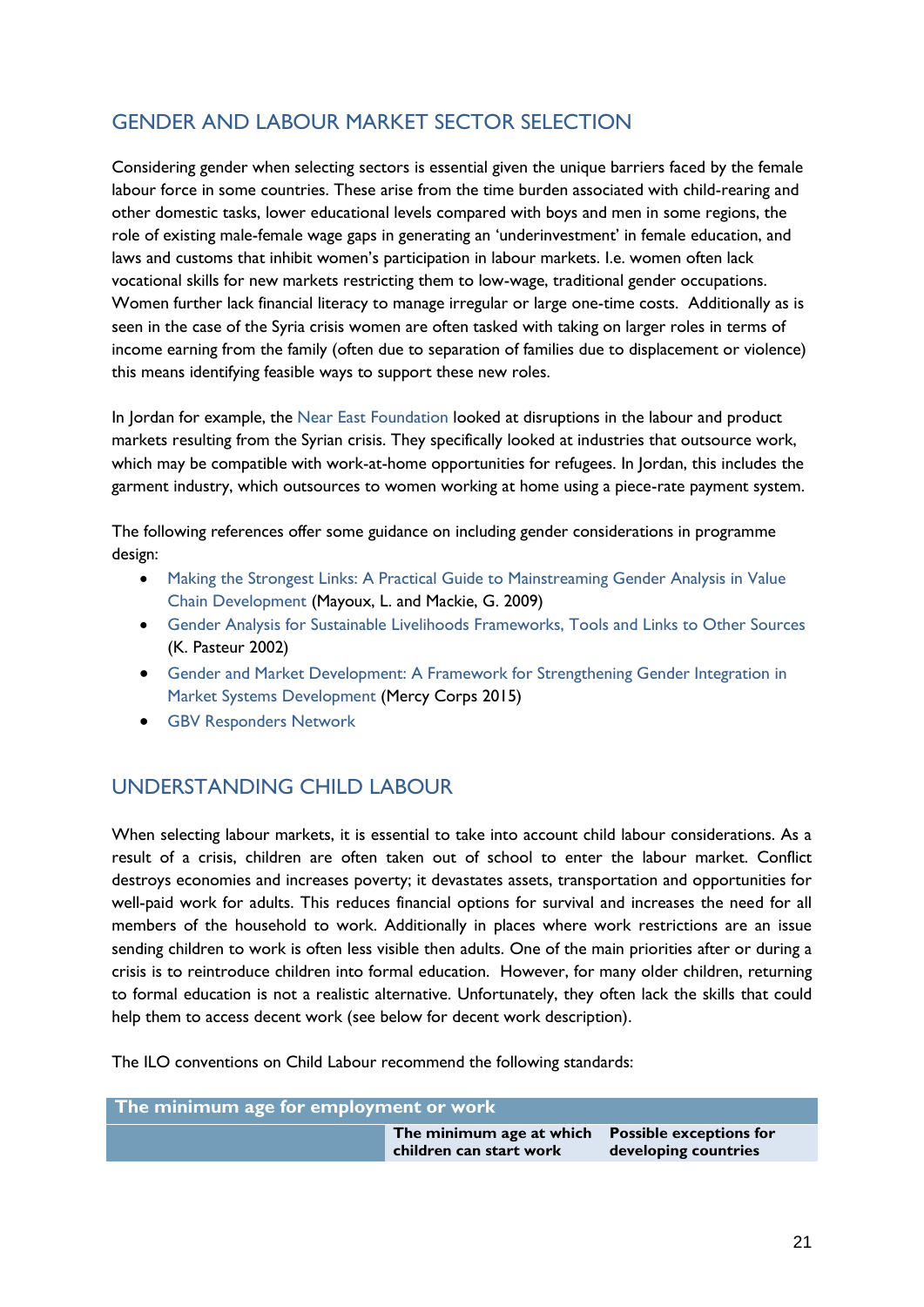| <b>Hazardous work</b><br>Any work which is likely to jeopardise<br>children's physical, mental or moral<br>health, safety or morals should not be<br>done by anyone under the age of 18<br>years old.                            | 18 years<br>(16 years under strict adult<br>supervision and protective<br>gears are provided) | 18 years<br>(16 years under strict adult<br>supervision and protective<br>gears are provided) |
|----------------------------------------------------------------------------------------------------------------------------------------------------------------------------------------------------------------------------------|-----------------------------------------------------------------------------------------------|-----------------------------------------------------------------------------------------------|
| <b>Basic minimum age</b><br>The minimum age for work should not<br>be below the age for finishing<br>compulsory schooling, which is generally<br>15 years old                                                                    | 15 years                                                                                      | 14 years                                                                                      |
| <b>Light work</b><br>Children between the ages of 13 and 15<br>years old may do light work, as long as it<br>does not threaten their health and safety,<br>or hinder their educational or vocational<br>orientation and training | 13 years                                                                                      | 12 years                                                                                      |

To target properly, it is important to do a **vulnerability assessment** in the areas operated in. A number of vulnerability factors are suggested below that can lead to child labour:<sup>8</sup>

- Social or economic shocks impacting the family
- Lack of access to (quality) education and training
- Family or cultural traditions and practices
- Disharmony in the family

1

- Disability: Discriminatory attitudes towards persons living with disabilities and lack of services to cater for their special needs can be linked to child labour and exploitation.
- Lack or non-enforcement of regulations and laws: Weak labour laws and non-enforcement greatly facilitate the practice of child labour
- Insufficient labour supply: In some cases children are used as a labour supply buffer during peak times
- Labour contract arrangements: In some cases families who are working as hired hands on larger plantations are paid per quota or piecework based on family units and this increases child labour.
- Prevailing attitudes that see children as cheap and docile workers

## <span id="page-21-0"></span>DECENT WORK AND LABOUR MARKET SELECTION

As mentioned above decent work includes the physical, emotional and social protection within the workplace as well as ensuring liveable and decent wages, room for growth and a sense of dignity in work. It is important when considering labour markets to further study and analyse protection, safety elements and the ability to earn a meaningful living (varies on context) within the labour market. When considering and identifying opportunities (either short or long term), indicators

<sup>8</sup> Engblom, A. (2014), 20-21. *Skills and Livelihoods Training: A Guide for Partners in Child Labour Projects*. International Labour Organization [online]. Available at: [http://www.ilo.org/ipec/Informationresources/WCMS\\_IPEC\\_PUB\\_23995/lang--en/index.htm](http://www.ilo.org/ipec/Informationresources/WCMS_IPEC_PUB_23995/lang--en/index.htm)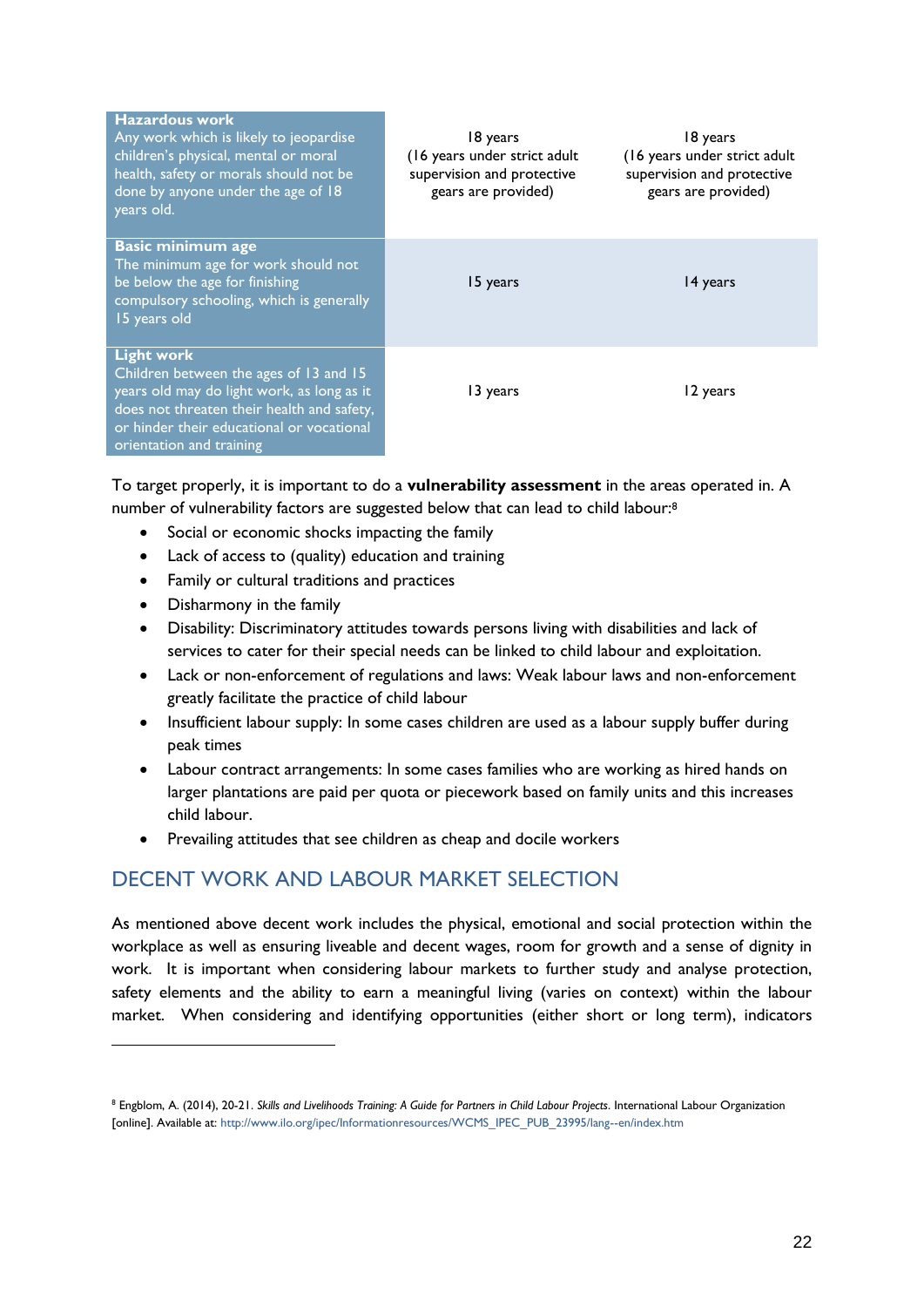related to decent work should be factored in such as working times, adequate and productive work, and safe and stable environments. 9

### <span id="page-22-0"></span>SPECIFICITIES OF LOOKING AT SELF-EMPLOYMENT

Often in humanitarian settings with weakened markets and new influxes of diverse populations, job opportunities are scarce (crisis contexts often suffer from high unemployment pre crisis). As a result it is important for LMAs to also identify new opportunities and/or gaps within markets that would allow for self-employment. To do this, LMAs should consider specific gaps in the market both pre crisis and as a result of the crisis; are there products and services that could benefit from value add? Are there products and services where demand outpaces supply? What are the skills and resources needed to fill those gaps and new opportunities? Additionally, LMAs should identify the processes and regulations associated with starting an enterprise such as business registration and access to capital. While it is important to promote self-employment so that new businesses and ideally new jobs are created, it is also essential to remember that entrepreneurship is not a one-stop solution to large scale unemployment. Furthermore, starting a business can be risky; programmes which support selfemployment should ensure that participants have realistic expectations about starting a business. According to Mercy [Corps' World of Work](https://www.mercycorps.org/sites/default/files/MercyCorps_WorldofWorkStrategyPrinciples_2014.pdf): Employment, Entrepreneurship and Job Creation Strategy and Principles guidance document, three conditions must be in place to support successful, sustained self-employment and entrepreneurship:

- Individuals should have access to appropriate services, such as financial services.
- **Individuals should operate within a supportive enabling and regulatory environment.**
- **Individuals must demonstrate sound business acumen and a viable, thought-out concept.**

<span id="page-22-1"></span>When the above factors are aligned, Mercy Corps supports self-employment and entrepreneurship. However if one of the elements is not present, our interventions may not only be unsuccessful but may also exacerbate the frustrations of aspiring entrepreneurs.

1

<sup>9</sup> International Labour Organization (2012). *Decent Work Indicators: Concepts and Definitions*. ILO [Online]. Available at: [http://www.ilo.org/wcmsp5/groups/public/---dgreports/---integration/documents/publication/wcms\\_229374.pdf](http://www.ilo.org/wcmsp5/groups/public/---dgreports/---integration/documents/publication/wcms_229374.pdf)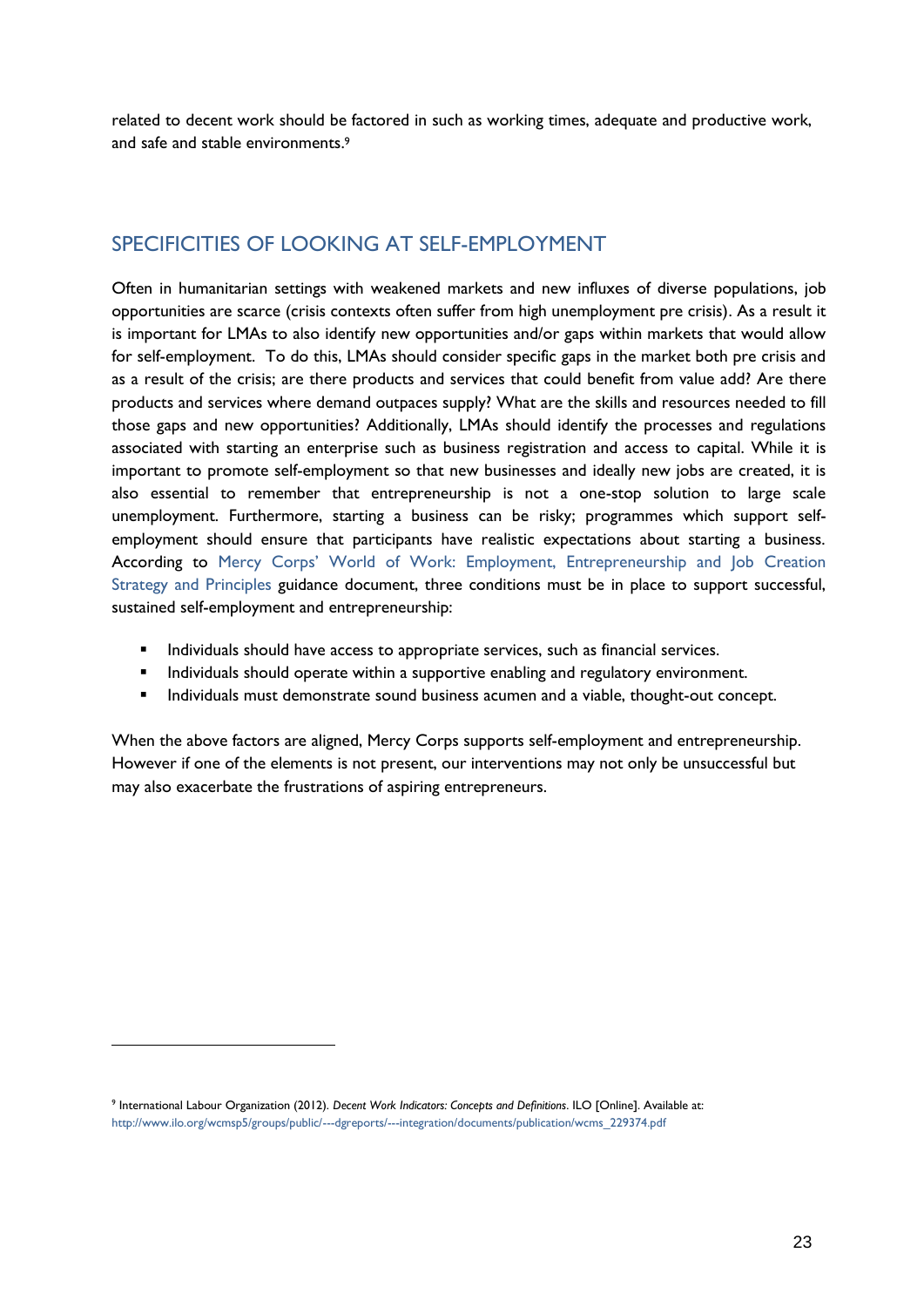# 5. RESPONSE ANALYSIS

## <span id="page-23-0"></span>GENERAL PRINCIPLES FOR LMA RESPONSE ANALYSIS

Labour markets, particularly in humanitarian settings, are dynamic. In essence, the rules of the game are constantly changing: private sector actors can be either damaged or enhanced by a crisis and have shifting incentives. While LMAs should influence programme design, we should also recognise that these systems are in a constant state of flux. Therefore, assessment data is only relevant for a short period of time (6-8 months as a maximum) and should ideally be updated in an iterative fashion. For programme design, the most useful section of an LMA report and final documentation is often the response analysis. This portion of the report should follow a number of principles:

- 1) *Be actionable.* The goal of an LMA is often to provide real-time, market-based guidance on livelihoods and employment opportunities for specific populations. Therefore, an LMA should ensure that recommendations are current and actionable. While it is important for LMAs to highlight macro-level constraints (such as prohibitive labour policies, etc.) to a labour market, we must also consider solutions which can be immediately implemented. As LMA data only has a limited period of relevance, we should ensure that action-oriented recommendations are specific and useful. These recommendations could include items such as: list of immediate job openings with suggestions for follow-up with employers; suggestions for vocational training which meet immediate needs of local businesses; specific opportunities for access to finance for businesses, etc.
- 2) *Propose realistic interventions.* INGOs and NGOs alone will be unable to mend fragile labour markets. Furthermore, most INGO and NGO programmes have limited budget, resources, and time. For these reasons, LMA generated recommendations should be realistic and aligned to a specific programme's mandate. The goal of LMA response analysis and recommendations is for field teams to be able to implement activities which promote feasible, positive labour market outcomes which have been informed by the data.
- 3) *Address both supply and demand constraints.* Livelihoods programmes should not focus on jobseekers alone. Recommendations towards skills building, access to finance, mentoring support, and other relevant issues are important; however, unemployment issues are also often rooted in demand-side factors. Therefore, LMA recommendations should also include strategies for working with the private sector (potential employers) to improve perceptions of job seekers (refugees, IDPs, and other groups facing discrimination), to promote job creation.

LMA information should inform programme design in a number of ways. This data can guide us in:

 *Sector selection.* LMA data may tell us that it is critical or advantageous to work in some sectors over others. For example, given the influx of NGOs and UN agencies in the northern Lebanon, the catering and food sector has grown. The IRC has been working with local caterers to train and employ those without jobs. An assessment may tell us that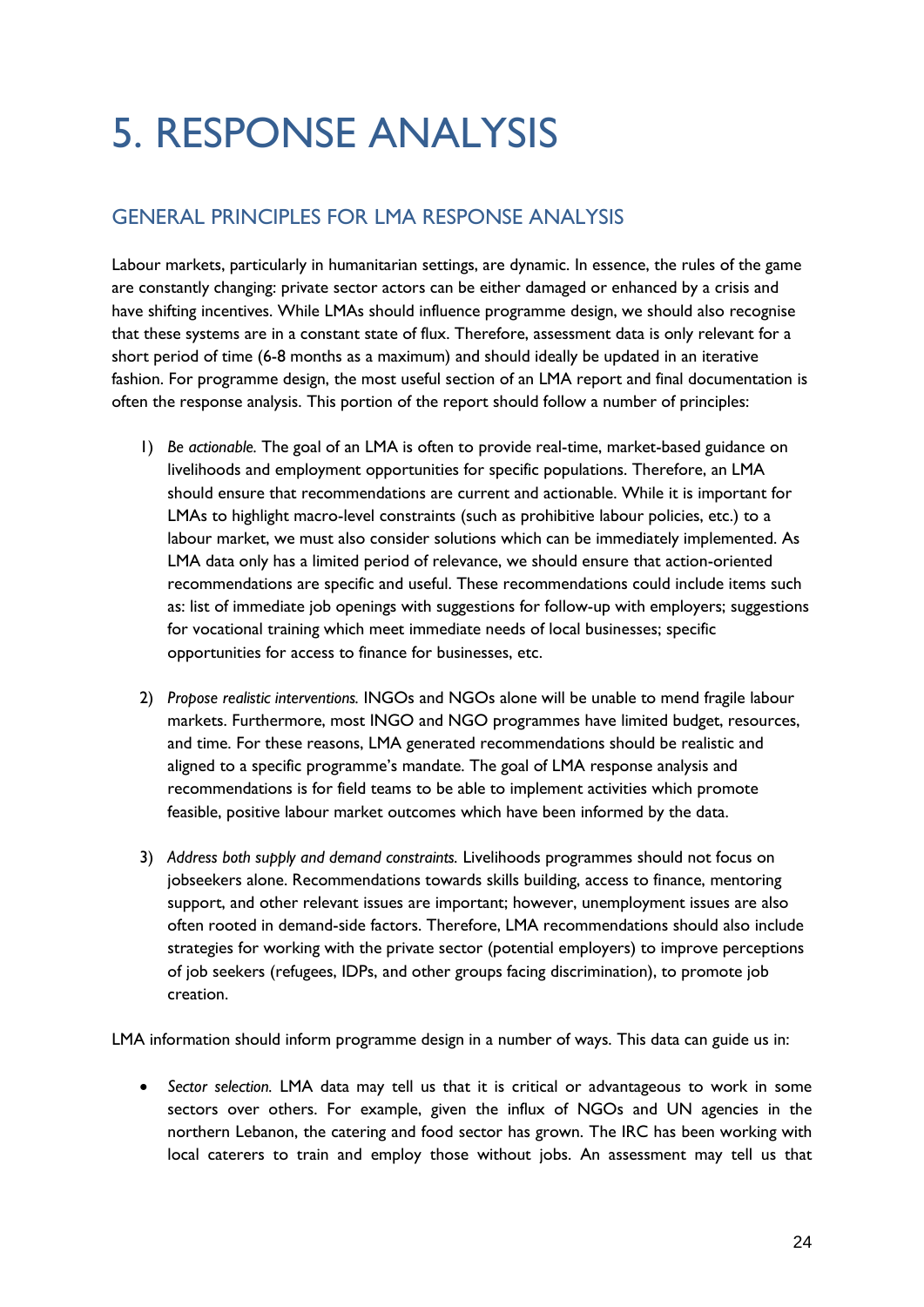reinvigorating the tourism sector after a crisis could have huge benefits for both the labour market and the economy as a whole.

- *Understanding hiring preferences.* In Mercy Corps' South [Lebanon LMA \(2014\),](https://www.google.com/url?sa=t&rct=j&q=&esrc=s&source=web&cd=1&cad=rja&uact=8&ved=0CB0QFjAAahUKEwj5-_a-ipvJAhWIHT4KHWOMAeY&url=https%3A%2F%2Fwww.mercycorps.org%2Fresearch-resources%2Fsouth-lebanon-labor-market-assessment&usg=AFQjCNF4kZL4qQTePRJQpvvbK5hl4Bf-5g&sig2=0qad6rRFYGw3uPEAenEaJg&bvm=bv.107763241,d.cWw) most employers were found to prefer hiring within their own networks. This hiring preference was a great hindrance to newly settled Syrian refugees with very little social capital. The LMA recommended that the programme work with Lebanese employers to promote fair and equitable hiring practices.
- *Training programmes.* If LMA data pinpoints specific skill gaps in an economy post-crisis, the assessment can direct training opportunities for job seekers to fill in these gaps. For example, in Lebanon following initial assessments IRC found a gap in the wedding photography industry – because most photographers were men, they were unable to capture pictures of the bride's events which were restricted to women. The IRC has trained women in photography and many gained employment as wedding photographers as a result.
- *Cash for Work opportunities*. After a crisis, there is often a need for short-term humanitarian activities to jumpstart local economies as well as provide critical income for those who have lost their livelihoods. While these activities are not typically classified as 'employment,' LMA data should tell us where we can quickly intervene with short-term CFW approaches. For example, waste collection or community rehabilitation in communities overcrowded or whose infrastructure has been stretched by refugee or IDP influx.
- *Long-term employment opportunities.* In addition to short-term activities, LMA should tell us where employment gains can happen within an economy. LMA response analysis should help
- programmes to identify these long-term placements. Ideally, CFW can be transitioned to longer work opportunities. In some instances, an LMA may tell us that there simply aren't enough jobs to absorb local populations. In this case, programme efforts should focus on supporting small and medium enterprises to spur job creation or to support new business plan development and start-up of new micro enterprises.
- *Developing advocacy efforts to influence labour policies.* As of September 2015, Syrian refugees have extremely restricted access to work in Lebanon, Turkey and Jordan; the high cost of work permits and difficulty in accessing these permits present challenges. If an LMA tells us that host community private

#### **Child labour considerations in LMAs and response option selection**

ILO have designed a resource guide providing a framework on how to design and implement skills and livelihoods programmes for older children in or at risk of child labour. The aim is to enhance the potential of older children of legal working age to successfully enter the labour market under decent work conditions:

> ILO (2014), [Skills and Livelihoods](http://www.ilo.org/ipec/Informationresources/WCMS_IPEC_PUB_23995/lang--en/index.htm)  Training – [A guide for Partners in](http://www.ilo.org/ipec/Informationresources/WCMS_IPEC_PUB_23995/lang--en/index.htm)  [Child Labour Projects](http://www.ilo.org/ipec/Informationresources/WCMS_IPEC_PUB_23995/lang--en/index.htm)

sector actors could greatly benefit from absorbing new host and refugee labour, we can and should use the LMA as an advocacy tool to influence governments to ease labour regulations for refugee communities.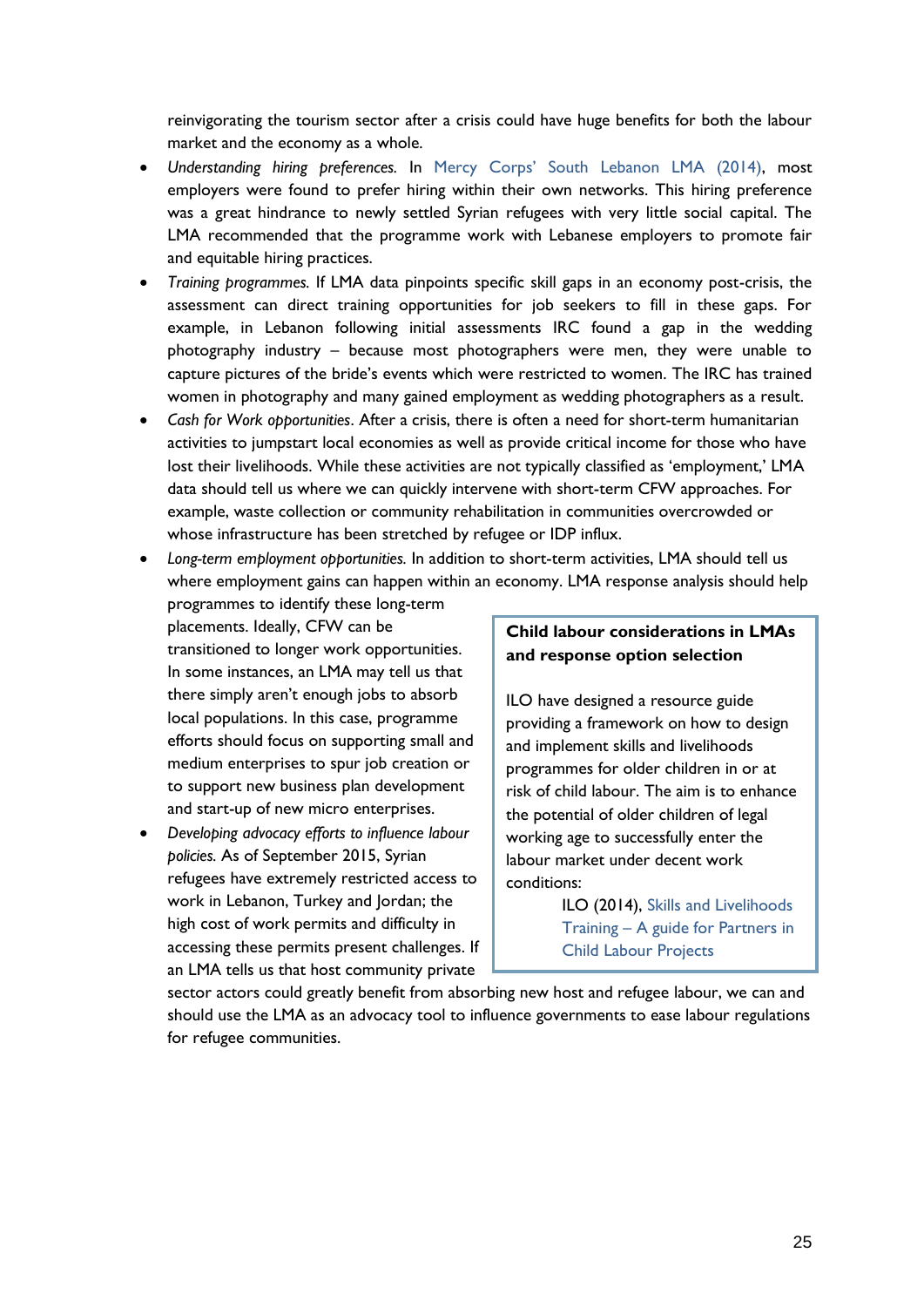## <span id="page-25-0"></span>GENDER CONSIDERATIONS IN LABOUR MARKET ANALYSIS AND RESPONSE OPTION SELECTION

Labour Market Analysis should aim to understand the underlying causes of gender discrepancies in the workforce to help develop strategies to address them. Accessing existing recent localised gender analysis documents or conducting a gender analysis of the context at the design stage of the programme can help to understand these. The content of the analysis will differ depending on programme type but could include:

- understanding the social norms around gender roles and responsibilities and the reasons behind them
- access to resources for women, men, girls and boys
- access to markets for women, men, girls and boys
- household decision-making
- time-use of different household members for income generating work, child care, housework, and community work

Save the Children's Guidance for Integrating a Gender Lens into Nutrition, Food Security, [Livelihoods, and Social Protection Programs](https://rescue.box.com/s/iv4b8k4ebom9lzka13oyfq84qblhtr7m) includes questions for consideration for livelihoods promotion in value chain development, skills training and agriculture production and livestock rearing with proposed actions to address these.

Furthermore, women often face a trade-off between their protection and their livelihoods. Most women in crisis situations actively seek to earn money, despite knowing the risks that having or earning money may bring. The [Women's Refugee Commission](http://www.unicef.org/emerg/files/gl_sgbv03.pdf) & UNHCR has documented that exploitation, verbal abuse and physical intimidation are part of women refugee's everyday realities. In Jordan, the [Near East Foundation,](http://www.neareast.org/download/project/technical_briefs/jordan/Zarqa_Economic_Assessment_-_Full_Report.pdf) in interviews with women, have identified forms of gender based violence linked to economic participation:

- women experience verbal abuse in public because of social restrictions on their mobility and perceptions of women appropriate work
- their negotiation power with suppliers and retailers is lower
- domestic 'tension' (for refugee women) increases because of issues of mobility and control of resources

It is therefore recommended that programmes working with women or refugees conduct safety audits/mapping to identify protection risks and protection strategies linked to programme design.

### TARGETING FOR BOTH 'VULNERABILITY' AND 'GENERAL RECOVERY'

#### **Examples from the field:**

*Skilled carpenters and builders in Haiti were given cash grants to re-tool and restock, and encouraged to take on apprentices and train them up, in order that private repair and reconstruction could begin again more rapidly.*

<span id="page-25-1"></span>*Using indirect interventions to assist primary targets* **-** Most agencies try to ensure that their interventions help the poorest, vulnerable or most affected to recover from a crisis. However, it may not have to be the case that the most vulnerable or most affected are directly targeted for labour market assistance. Interventions in some markets assist with the overall recovery from the crisis.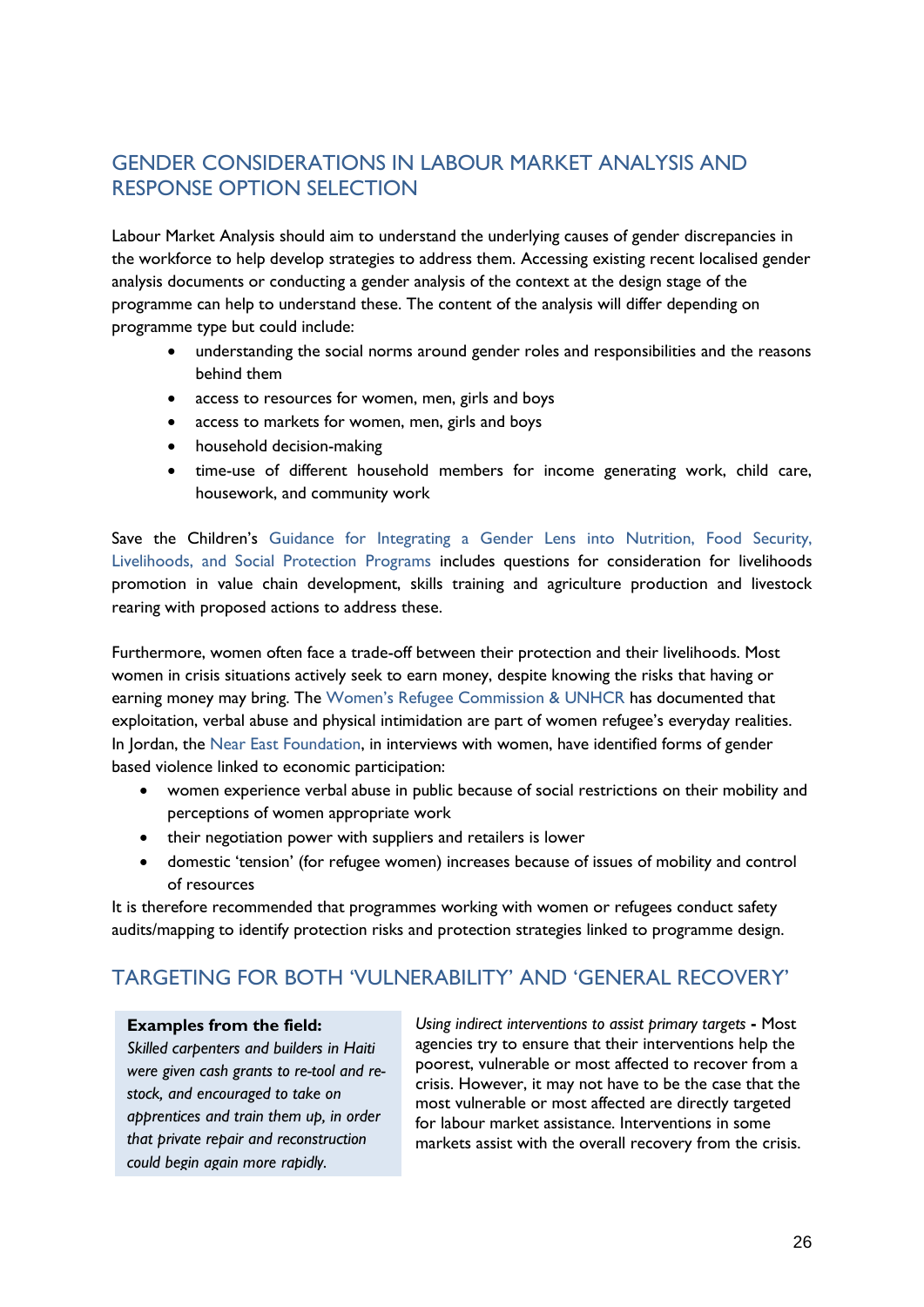It is possible to take a two tiered approach by supporting the most vulnerable with opportunities while also supporting the labour market networks and systems that serve the most vulnerable.

#### **Examples from the field:**

*Street food sellers were identified to be given cash grants after the Haiti earthquake to reopen and expand to be larger canteens. Meal Vouchers were then given to targeted poor and most vulnerable households (Female Headed Households, orphans, elderly, People with Disabilities and the chronically sick) for use within the canteens.*

#### **References:**

- The WRC's [Market Assessment Toolkit for Vocational Training Providers and Youth](https://womensrefugeecommission.org/component/zdocs/document/463-market-assessment-toolkit-for-vocational-training-providers-and-youth) profiled in [Chapter](#page-13-0) 3 is designed with women in mind and IRC have useful resources when dealing with Gender-Based Violence (GBV) matters; '[GBV responders](http://gbvresponders.org/resources/)'.
- For LMAs with a youth focus, see the mapping matrix and the following:
	- o [SCI Lebanon](https://rescue.box.com/s/63dtc8hy7z3eccym0yrfj5g99qjnrkib)
	- o [SCI Egypt](https://rescue.box.com/s/psytqo89gjoq56slke20xmhhivrd5mf9)
	- o [Mercy Corps South Lebanon](https://www.mercycorps.org/research-resources/south-lebanon-labor-market-assessment)
	- o [Save the Children's Skills to Succeed](https://rescue.box.com/s/pkhh0ji5212xgo1v05689w5o0g6hbcxq)
	- o [SCI Lebanon Skills Gap Tools](https://rescue.box.com/s/jrq9sjhvy83ktz4dtzerse4qdo5y64ak)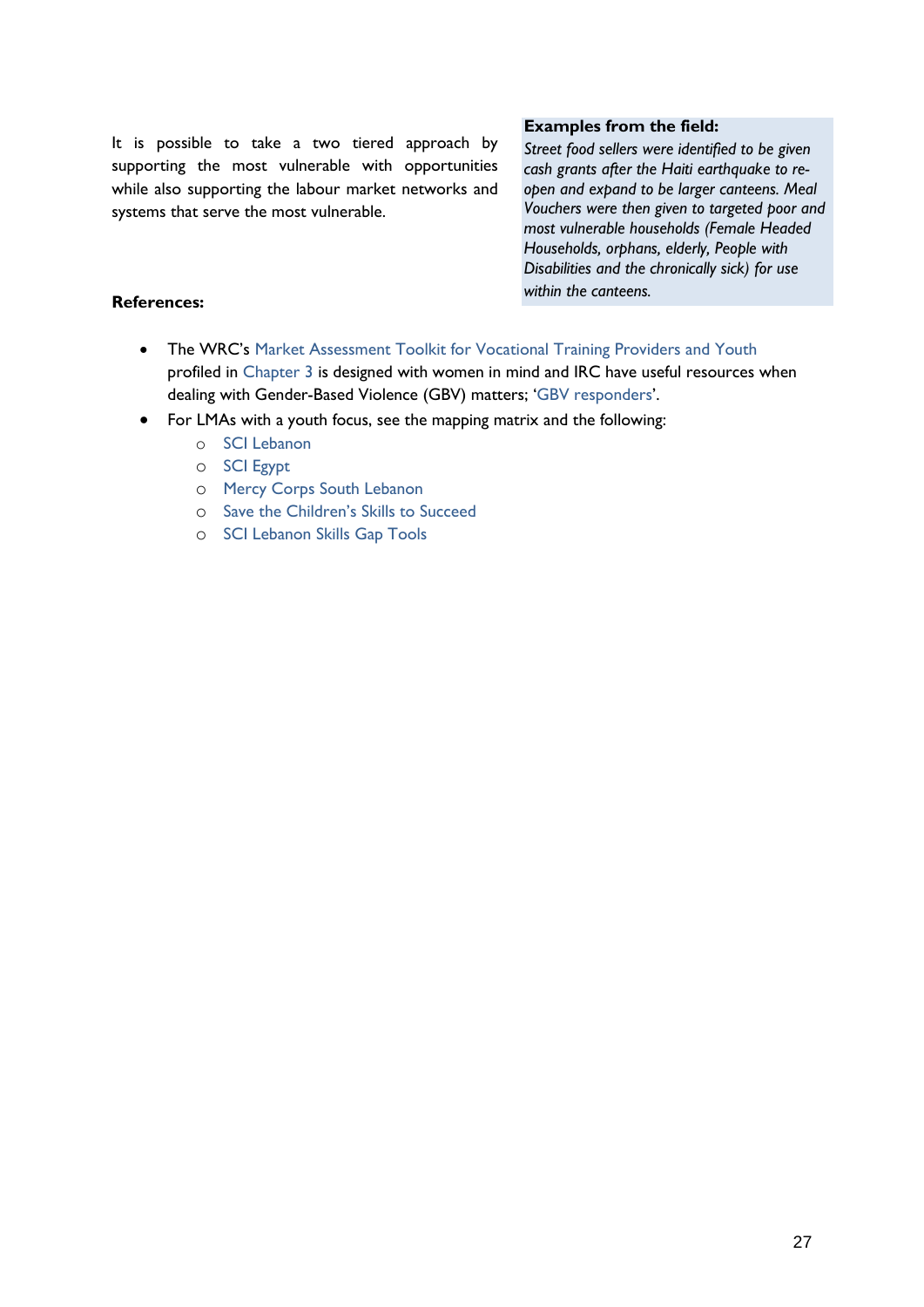## <span id="page-27-0"></span>6. DISSEMINATING RESULTS

Once the LMA is complete it should be shared with peers, stakeholders and practitioners in similar contexts.

## <span id="page-27-1"></span>ADVOCACY AND POLICY STRATEGIES

LMAs can be invaluable advocacy tools with local governments and private sector actors. Although not all LMAs will include a macro overview of labour in the country, they may still include key issues to support advocacy for access, labour support programmes, or changes in policy. This is particularly relevant in protracted displacement and refugee contexts where it is likely the displaced population will remain for an extended period of time.

LMA findings can be valuable advocacy tools in that they are likely to:

- Provide tangible examples of the impact of labour policy decisions on target populations
- Provide clear intervention recommendations to improve income generating opportunities
- Identify growth sectors
- Provide an opportunity to engage both the private sector and local authorities in conversations about increasing access to labour opportunities
- Bridge potential information and communication gaps between governments, private sector actors, and the target population

#### *Key targets*

- 1. **Local and national governments**: National or regional policies on the right to work and restrictions on movement have significant impact on the lives and livelihoods of displaced populations. Evidence and information gathered during an LMA may be valuable to the formation of these types of policy, specifically information that outlines the potential benefits of added value skills and economic integration of refugees and/or IDPs.
- 2. **Private sector and the local business community**: The private sector can be an invaluable partner in designing effective recovery programmes. Presenting findings and tentative recommendations to private sector actors for feedback can help develop partnerships for future programmes as well as strengthen your response analysis.
- 3. **The donor community**: Particularly in humanitarian settings LMAs can be useful to demonstrate the need for early recovery funding and to consider interventions that look beyond immediate humanitarian relief. LMAs can provide valuable evidence to make the case for programming to support labour, livelihoods recovery, and employment programming during protracted crises.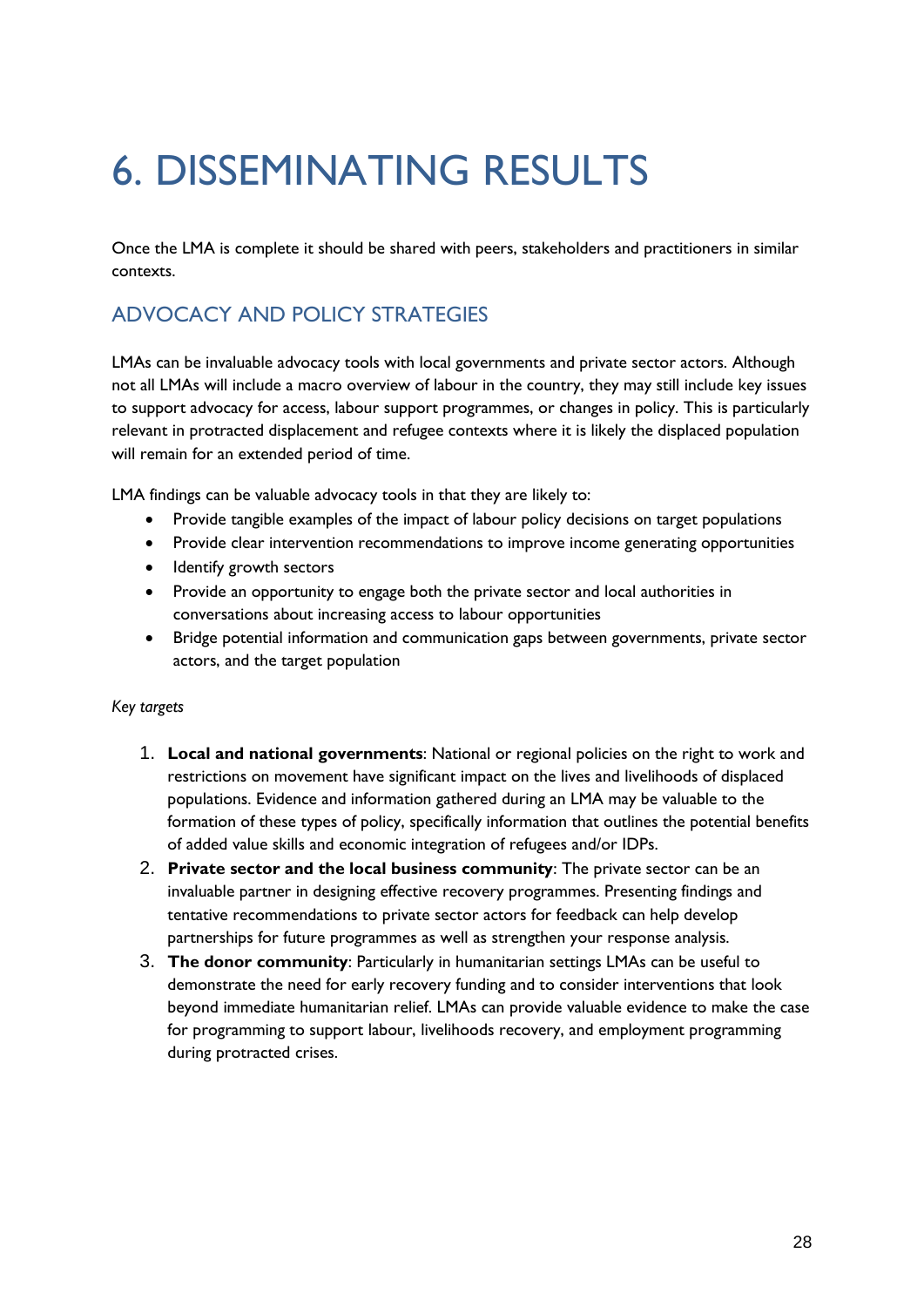## <span id="page-28-0"></span>ANNEX 1: TYPES OF LABOUR

## WHAT IS LABOUR?

Labour is a broad concept that can take on many different forms ranging from formal employment to casual labour to household subsistence work. This guide intentionally uses the term 'labour' and not 'work', which tends to imply working for payment, in order to ensure teams consider the full range of labour types that households undertake.

'Labour' can occur anywhere: at home, in fields, in factories, shops etc. It can mean unpaid labour, labour undertaken in exchange for other goods and services (like a share of the crop, herd or catch); or labour in a sole trader enterprise (a youth selling toothpaste and soap after school); or labour for someone else or jointly in an enterprise (siblings all working in a family run mechanics shop). Sometimes this work is informal, and sometimes more formal. It can be unpaid, paid through goods/services, paid as a wage based on time or output, or paid as a pre-agreed set amount (salaried).

The two tables below contain a more detailed explanation of the many different types of 'labour' (categorised into those for payment and those types of labour done for 'self or household').

| <b>Labour Types for self</b><br>or Household                                                        | <b>Examples:</b>                                                                                                                                                                         |
|-----------------------------------------------------------------------------------------------------|------------------------------------------------------------------------------------------------------------------------------------------------------------------------------------------|
| Labour for subsistence<br>production                                                                | Family producing food stuffs and other goods for home consumption                                                                                                                        |
| Labour for production for<br>non-cash exchange<br>(exchange for other goods<br>or other services)   | Rice exchanged with neighbour for meat or shelter repair services.<br>Labour for a share of the crop, herd or cash, i.e. sharecropping)                                                  |
| Labour for production for<br>cash sales                                                             | Fish or rice produced and sold at market for cash. Note that this<br>could be either production solely intended for sale at market (often<br>cash crops) or it could be sale of surplus. |
| Skilled Self-employed<br>labour                                                                     | Plumber fixing pipes/taps, sole trader mechanic, or a carpenter making<br>furniture for sale                                                                                             |
| Labour for<br>enterprise/sales/selling                                                              | Selling tinned foods or second hand clothes for cash                                                                                                                                     |
| Casual wage labour<br>(unskilled)                                                                   | Often daily labour commonly includes agriculture labour, basic<br>construction etc. or labour provided to small enterprises (i.e. small<br>stores etc.)                                  |
| Labour within enterprises<br><b>SMEs</b>                                                            | Small groupings of mechanics operating together, small numbers of<br>home-based blanket makers operating together                                                                        |
| Unskilled Labour for<br>others (Selling largely<br>unskilled labour power or<br>'manpower' to other | Harvesting crops for a large landowner, or clearing building sites for<br>pay                                                                                                            |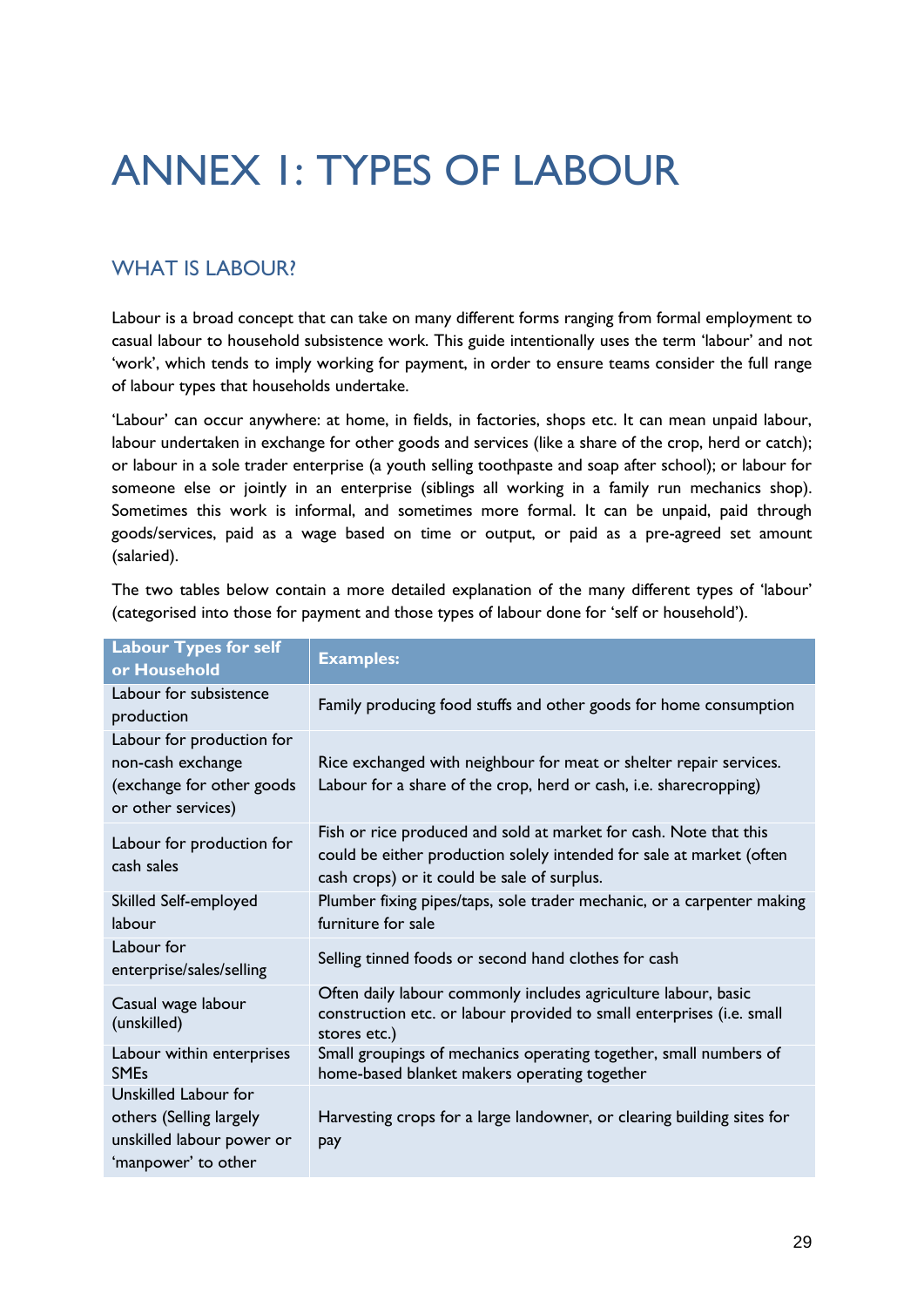| individuals or            |                                                                                                                                                                                                   |
|---------------------------|---------------------------------------------------------------------------------------------------------------------------------------------------------------------------------------------------|
| organisations)            |                                                                                                                                                                                                   |
| Skilled labour for others | Carpenter making and fitting windows on a building site for a building<br>company                                                                                                                 |
| Migrant labour            | Often men migrate to cities/over borders during the hunger period to<br>access paid labour or women migrate for seasonal harvesting. Women<br>may migrate internationally for domestic jobs also. |

Many LMAs adopt an 'income' or 'paid in cash' definition of labour, ignoring unpaid, exchange or subsistence activities vital to the livelihoods of the diverse households we serve.

These definitions also tend to refer to only one worker within the household, the 'head of household', when it is the labour efforts of children, youth, mothers, aunts, cousins, nephews and grandparents that combine to cope with adversity and crisis. By looking at the multiple livelihoods strategies that the whole of the household employs, and by recognising the seasonal differences and changes in livelihoods strategies, we can identify labour activities that are most likely to promote recovery and support existing positive coping mechanisms.

#### **Example of entire household livelihoods strategy assessment:**

*Haiti – The carpenter 'head of household' was paralysed during the earthquake, leaving an elderly and frail grandfather as what might traditionally have been considered as the 'head of the household'. By working to identify the multiple livelihoods strategies of the whole of the household, and by looking at the seasonal changes that occur. The household was able to identify a small food selling enterprise run by two daughters*  which had potential to expand to meet the needs of the household until the next growing season.

### LABOUR AND LIVELIHOODS

Most households have multiple labour or livelihoods strategies in that they engage in a combination of labour for subsistence and production, and may also engage in labour for payment. These multiple strategies may change by season. For example, what might be called a 'farming household' may switch to fishing at certain times of the year, certain household members may migrate for paid labour during the 'hungry season', or sell clothes one day a week.

#### LABOUR MARKET SYSTEMS

A market system is a network of producers, suppliers, processors, traders, buyers, and consumers producing, exchanging, and consuming a particular item or service. The system includes various forms of infrastructure, input providers, and services, and it operates within rules and norms that shape the business environment.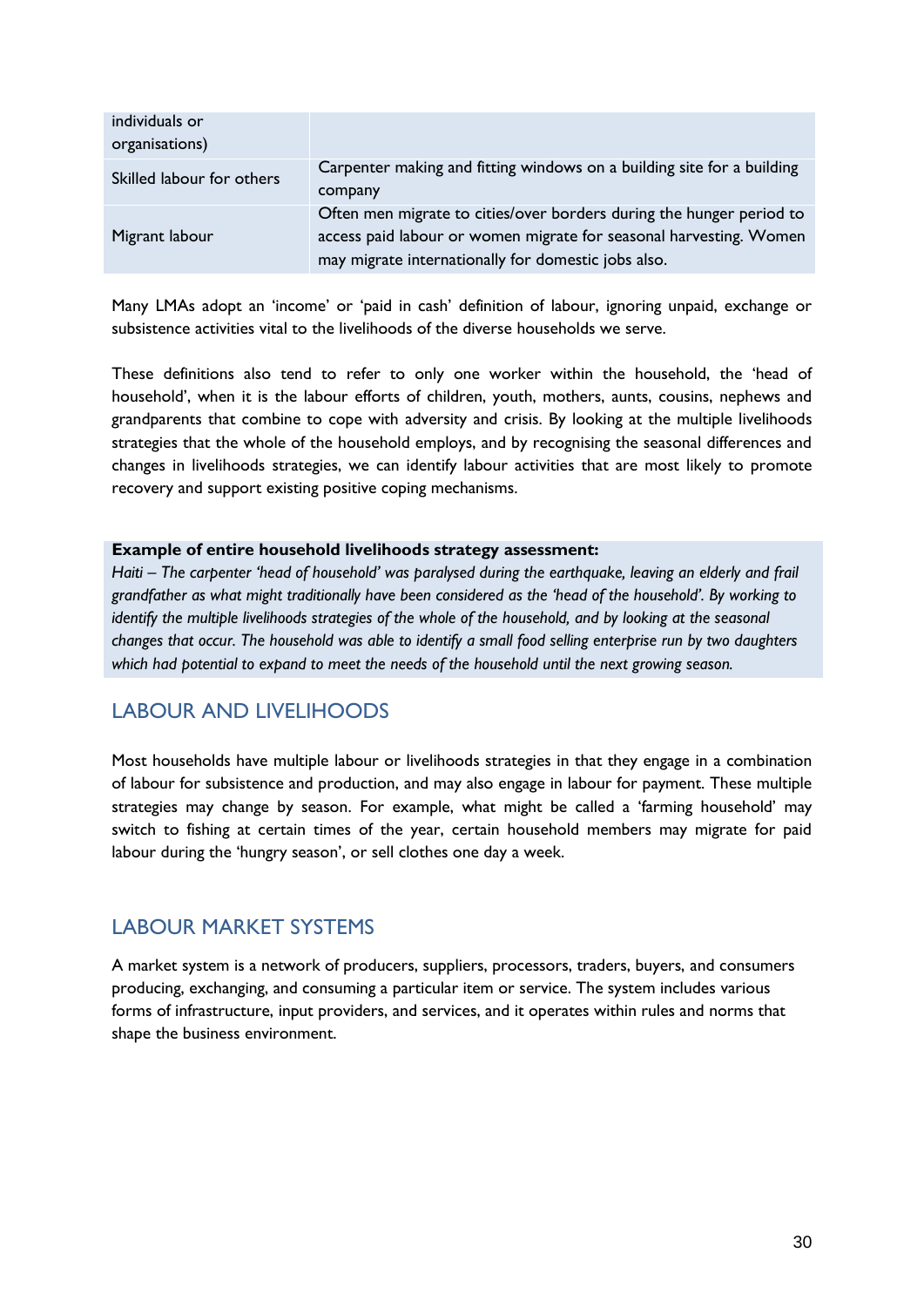# <span id="page-30-0"></span>ANNEX 2: GUIDANCE ON TOOL DESIGN AND TESTING

Mercy Corps' [detailed tip sheets](https://www.mercycorps.org/research-resources/labor-and-market-assessment-guidance-and-tip-sheets) on tool design offer useful guidance.

- Build on what others have tried and tested elsewhere.
- Ensure that local staff and key informants participate in tool design process itself, wherever possible or that as a minimum they play a review or 'vetting' role.
- Try where possible to phrase questions so that answers are not overly open ended. Use categories for answers where possible, and only leave open ended questions where absolutely necessary, which will help simplify note taking and data entry.
- Include guidance or tips for enumerators or team members on any difficult questions, and always follow the '5 tips to perfect tools and field trips' recommendations.
- Remember to ascertain if your field trip or survey will need formal internal or official approval from local government or authorities!
- Don't forget to contextualise it! Any tool that you find will inevitably need an additional tweak to adapt it to your specific cultural and linguistic context.

## REFERENCES TO COMMON APPROACHES, METHODS AND TOOLS USED IN LMA's

**Participatory assessment guidance -** Practical Action<sup>1</sup> have been working with participatory market mapping<sup>1</sup> and Mercy Corps has pulled together their learning in their tip sheet Participatory [Assessment Tip Sheet.](https://d2zyf8ayvg1369.cloudfront.net/sites/default/files/Mercy%20Corps%20LMA%20Participatory%20Assessments%20Tip%20Sheet%20June%202015.pdf)

**Focus Group Discussion (FGD) Guidance -** Mercy Corps has developed [general guidance](https://d2zyf8ayvg1369.cloudfront.net/sites/default/files/Mercy%20Corps%20Conducting%20an%20FGD%20Tip%20Sheet%20June%202015.pdf) for staff undertaking FGD

#### **Enterprise, Private Sector and business survey tools -**

- o Section 1 of Mercy Corps' [LMA Tools Tip sheet](https://d2zyf8ayvg1369.cloudfront.net/sites/default/files/Mercy%20Corps%20Selecting%20Tools%20Tip%20Sheet%20June%202015.pdf)
- o Mercy Corps' [Youth-led](https://d2zyf8ayvg1369.cloudfront.net/sites/default/files/Mercy%20Corps%20Conducting%20a%20Business%20Survey%20Tip%20Sheet%20June%202015.pdf) Employer Survey: Tip Sheet

#### **Value Chain Analysis Focus Group Discussion tools -**

- o Section 4 of Mercy Corps' [LMA Tools Tip sheet](https://d2zyf8ayvg1369.cloudfront.net/sites/default/files/Mercy%20Corps%20Selecting%20Tools%20Tip%20Sheet%20June%202015.pdf)
- o AAH/ACF Food Security and Livelihoods [Questionnaire](https://rescue.box.com/s/gttyjd9hdugh53bcqmju7tilme633rpc) and [seasonal calendar](https://rescue.box.com/s/ge18vsf5ukhwxrqdd76lvq6vg13g9xn1) instructions from Lebanon Bekaa
- o [SCI Lebanon](https://rescue.box.com/s/3d7uemlwpwwnip6p6rbebx5xsahe422y) has tools on FGD Interview guides [\(Men](https://rescue.box.com/s/gc1wqo91jkkb9t2cij9594syijvcdq8e) and [Women\)](https://rescue.box.com/s/vqirnvd00b19tk5b70xkuhzv2yr1tuc6), KII interview guides [\(VT Provider,](https://rescue.box.com/s/kejjya07l10nhye9hszmq20xy2501e7u) [NGO/Municipality,](https://rescue.box.com/s/7fmnof3qnwta3ipn36ise0pjr2s5k191) and [INGO/UN/Government\)](https://rescue.box.com/s/i5buhbpttb2te7ehl534tcia89ko9fs5), a [Value chain training](https://rescue.box.com/s/dru81co55ctxobzkxnjjqgz45g35a5rl)  [presentation](https://rescue.box.com/s/dru81co55ctxobzkxnjjqgz45g35a5rl) and a [Questionnaire for Value Chain assessment.](https://rescue.box.com/s/y1l935tujgtwz2nuq3xd3q7vx8ob5eox)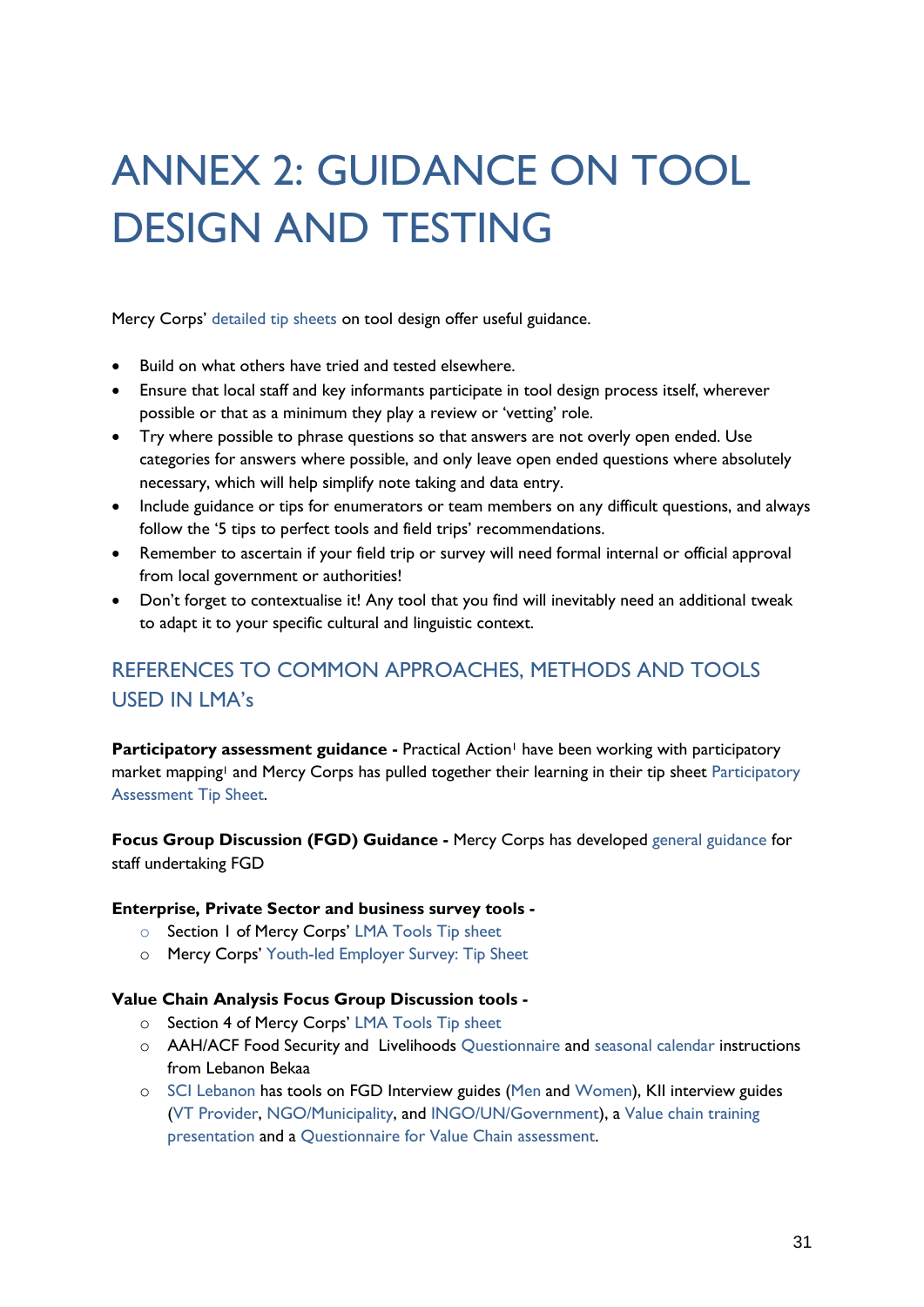# <span id="page-31-0"></span>ANNEX 3: GLOSSARY OF KEY **TERMS**

**Assets**: the bundle of resources that a household needs for its livelihoods activities.

**Household economy:** the sum of ways in which a household acquires its income, savings and asset holdings, and by which it meets its food and non-food needs.

**Hunger period (or Lean period)**: the usual time of year when ability to access sufficient food is most difficult, e.g., for farmers before the harvest (during the rains) when the harvest from the previous year has been exhausted and prices of food are at their highest. For pastoralists, this is before the main rains, when access to pasture and water and hence health of livestock are most critical.

**Livelihoods**: the capabilities, assets (including natural, material and social resources) and activities used by a household for survival and future well-being. A livelihood is **sustainable** when it can cope with and recover from stress and shocks and maintain or enhance its capabilities and assets both now and in the future, while not undermining the natural resource base.

**Livelihoods analysis:** an understanding of how different groups of people make a living throughout the year, in normal times and in times of hardship.

**Livelihoods strategy (livelihoods activities):** the practical means or activities through which people use their assets to earn income and achieve other livelihood goals.

**Livelihoods Zone**: a geographical area in which households broadly share the same patterns of access to food and income, i.e., may grow the same crops, and have the same access to markets.

**M4P:** the making markets work for the poor or market development approach.

**Market**: a set of arrangements by which buyers and sellers are in contact to exchange goods or services; the interaction of demand and supply.

**Market player**: organisations or individuals who are active in a market system not only as suppliers or consumers but as regulators, developers of standards and providers of services, information, etc. Therefore this may include organisations in the private and public sectors as well as non-profit organisations, representative organisations, academic bodies and civil society groups.

**Market systems:** a network of producers, suppliers, processors, traders, buyers and consumers that are all involved in producing, exchanging or consuming a particular item or service. The system includes various forms of infrastructure, input providers, and services that operate within the context of rules and norms that shape this system's particular business environment.

**Productive asset**: a resource that can be used to create items or services of economic value, e.g. land, equipment, materials, machinery, facilities (buildings), transport.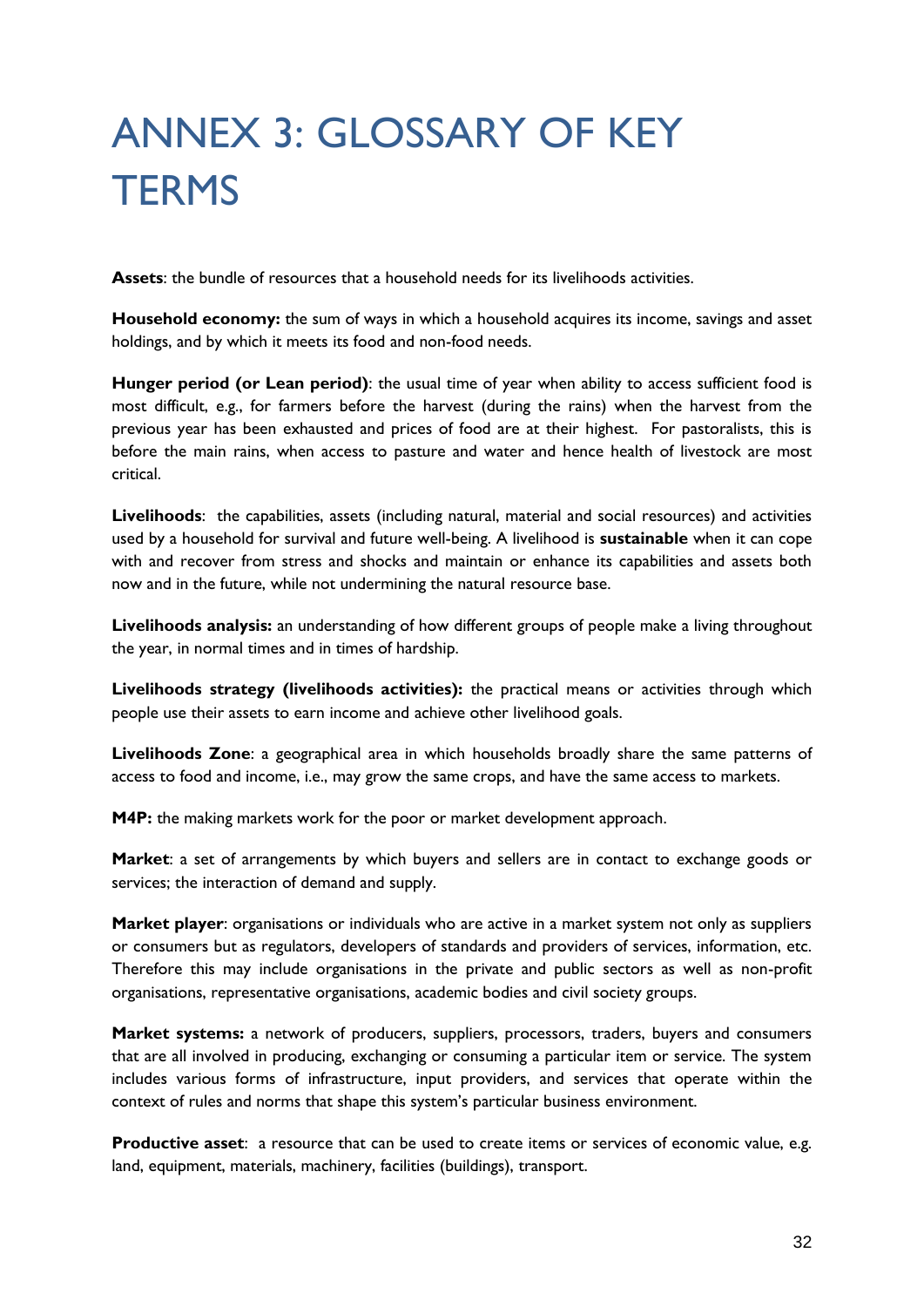**Resilience:** The capacity of communities in complex socio-ecological systems to learn, cope, adapt, and transform in the face of shocks and stresses.

**Response Analysis:** the process of analysis that identifies appropriate responses to address identified needs within the agency's capacity and operating environment.

**Value chain**: Full range of activities required to bring a product or service from its conception to final consumers and disposal; implies a value-added at each stage. Value chains can be local, regional, or global, and may include input suppliers, producers, processors, transporters, and buyers.

Wealth Group: a wealth group is defined as a group of households within the same community who share similar resources and capacities to exploit the different food and income options within a particular livelihoods zone. In other words, they are households with a similar range of income, who have similar access to livelihoods assets.

*The definitions were drawn from the following resources:* 

- *[PCMMA,](https://rescue.app.box.com/files/0/f/2268437719/1/f_22782803209) 2014*
- *[British Red Cross Rapid Household Economic Security Guidelines,](https://rescue.box.com/s/7o1okcyqnjvluqio92hod6ilc74bulr6) 2014*
- *[Springfield Centre M4P guidance,](http://www.springfieldcentre.com/wp-content/uploads/2012/10/sp0602.pdf) 2012*
- *[FAO/ILO Good Practice Guide,](ftp://ftp.fao.org/fi/DOCUMENT/child_labour_FAO-ILO/child_labour_FAO-ILO.pdf) 2011*
- *[Sphere Handbook,](http://www.spherehandbook.org/) 2011*
- *[Emergency Market Mapping Analysis toolkit,](http://emma-toolkit.org/get/download/) 2010*
- *[SCUK Household Economy Approach,](http://www.savethechildren.org.uk/resources/online-library/practitioners%E2%80%99-guide-household-economy-approach) 2008*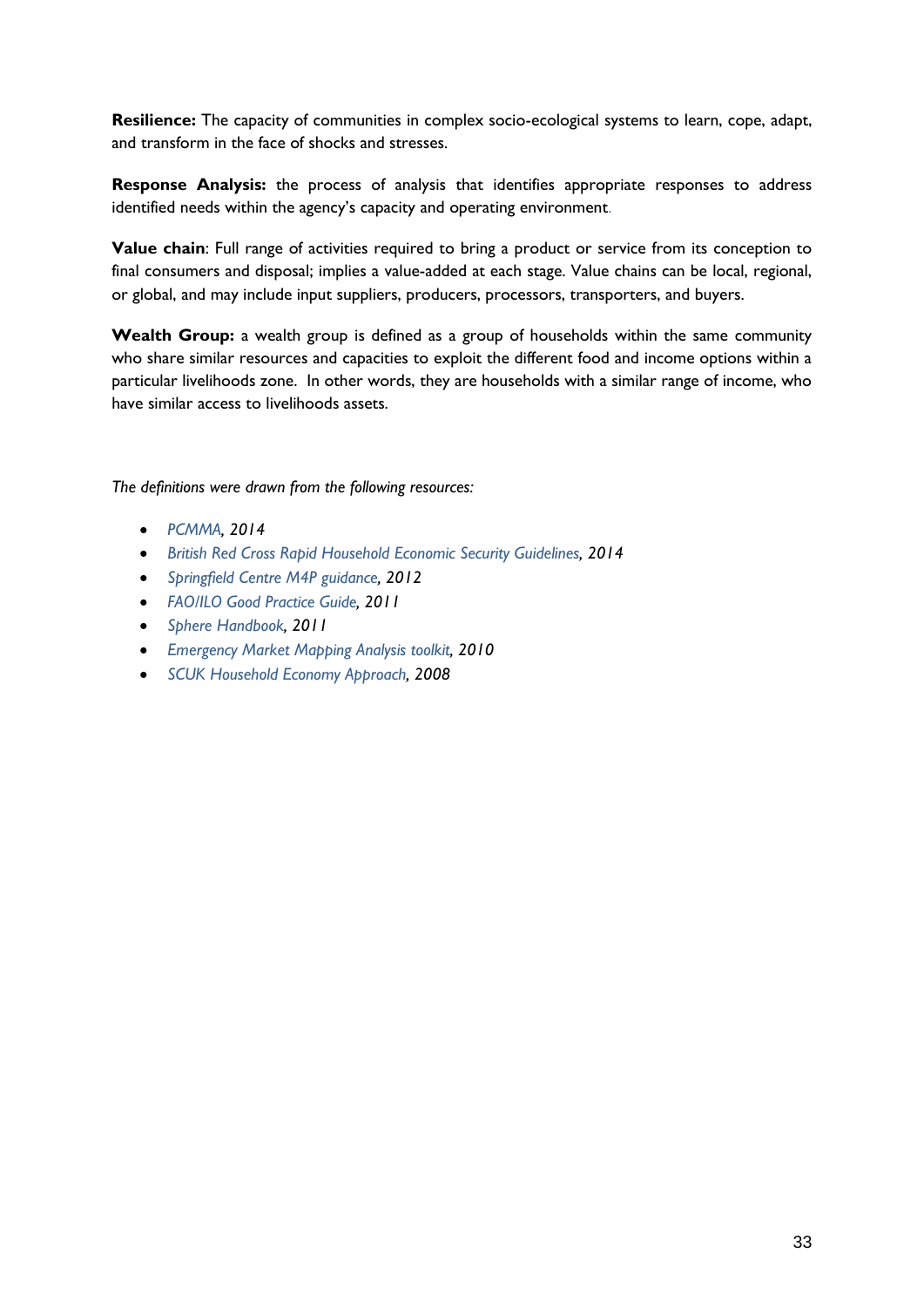## ANNEX 4: SYRIA RESPONSE LMAS

The matrix below contains a summary of known/available LMAs conducted in the Syria response, some more detailed than others with a few just including the final report and not the tools. This table should be referred to in order to identify other reference materials and individual tools that will be most appropriate for your specific objectives, location (rural/urban etc.), crisis context, community circumstances (host/camp/refugee/IDP etc.) and target type.

<span id="page-33-0"></span>

| Country | LMA Report/Tool Name                                                                                                                                  | region/city                      | <b>Urban</b><br>/rural | Agencies <sup>'</sup>                    | <b>Objectives</b>                                                                                                                                                                                                                                 | <b>Summary</b>                               | Target group focus                                                                          | <b>Scale</b> | <b>Has</b><br>tools?<br>Yes/No |
|---------|-------------------------------------------------------------------------------------------------------------------------------------------------------|----------------------------------|------------------------|------------------------------------------|---------------------------------------------------------------------------------------------------------------------------------------------------------------------------------------------------------------------------------------------------|----------------------------------------------|---------------------------------------------------------------------------------------------|--------------|--------------------------------|
| Lebanon | Tripoli Livelihoods assessment<br>(forthcoming)                                                                                                       | Tripoli<br>(Badawi) and<br>Koura | <b>Both</b>            | Save the<br>Children                     | • Identifying growth sectors and new opportunities<br>(whether available prior to, after or as a result of a<br>crisis)<br>• Identifying challenges of access to resources and<br>ways and means of increasing existing production and<br>incomes | Livelihood<br>assessment                     | Lebanese, Syrian and<br>Palestinian women<br>(Host and refugee)                             |              | Yes                            |
|         | <b>Beirut Urban Livelihoods</b><br>Assessment                                                                                                         | Beirut and<br>surrounding        | Urban                  | Save the<br>Children &<br><b>Ibtikar</b> | • Identifying growth sectors and new opportunities<br>(whether available prior to, after or as a result of a<br>crisis)                                                                                                                           | LH ops<br>assessment                         | Most vulnerable in<br>urban setting of<br>Beirut and<br>surrounding (Host<br>and refugee)   | M            | Yes                            |
|         | <b>Skills Gap Assessment</b>                                                                                                                          | Tripoli &<br><b>Bekaa</b>        | Urban                  | Save the<br>Children                     | • Identifying skills gaps that act as barriers to labour                                                                                                                                                                                          | Youth Skills gap<br>assessment               | Youth aged 18-24<br>(Lebanese hosts and<br>Syrian refugees)                                 | <sub>S</sub> | Yes.<br>training<br>pack       |
|         | Enabling job resilience and<br>protecting decent work conditions<br>in rural communities affected by<br>Syrian refugees crisis in northern<br>Lebanon |                                  | Both                   | <b>ILO</b>                               | • Identifying growth sectors and new opportunities<br>(whether available prior to, after or as a result of a<br>crisis)<br>• Identifying skills gaps that act as barriers to labour                                                               | LMA for career<br>guidance                   | Job seekers, policy<br>makers, educational<br>institution,<br>population at large<br>(Host) | M            | Yes                            |
|         | National Activity Survey on the<br>situation of adult and children in<br>activities, including work                                                   |                                  |                        | <b>ILO</b>                               | In progress                                                                                                                                                                                                                                       | National survey<br>on adult/child<br>workers | Child and forced<br>labour.                                                                 | M            | Yes                            |
|         | Labour Force and Households'<br><b>Living Conditions Survey</b>                                                                                       |                                  |                        | <b>ILO</b>                               | In progress                                                                                                                                                                                                                                       | Labour & HH<br>living conditions<br>survey   | Macro strategic and<br>policy oriented                                                      | very         | Yes                            |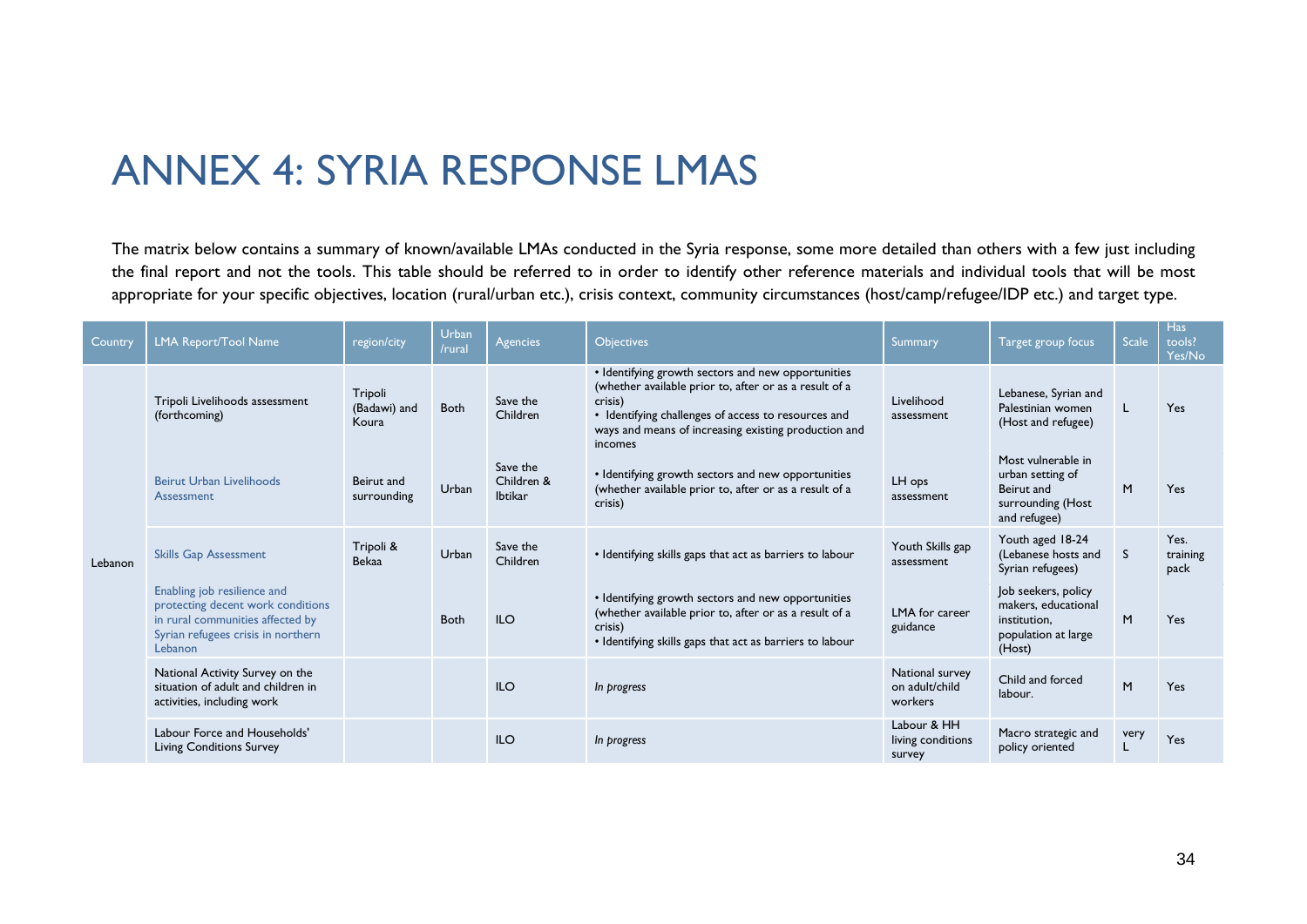|                 | South Lebanon (Nabateih) Labour<br><b>Market Assessment</b>                                                                                  | South<br>Lebanon<br>(Nabateih)                                                                | Both                     | Mercy Corps &<br><b>SHEILD</b>                         | • Identifying skills gaps that act as barriers to labour<br>• Identifying growth sectors and new opportunities<br>(whether available prior to, after or as a result of a<br><b>crisis</b><br>• Identifying structural challenges and barriers to labour | <b>LMA</b>                      | Host and Syrian<br>refugees                                            |              | <b>No</b> |
|-----------------|----------------------------------------------------------------------------------------------------------------------------------------------|-----------------------------------------------------------------------------------------------|--------------------------|--------------------------------------------------------|---------------------------------------------------------------------------------------------------------------------------------------------------------------------------------------------------------------------------------------------------------|---------------------------------|------------------------------------------------------------------------|--------------|-----------|
|                 | <b>School to Work Transition Survey</b><br>in Lebanon                                                                                        |                                                                                               | Both                     | <b>ILO</b>                                             | • Identifying skills gaps that act as barriers to labour<br>• Identifying structural challenges and barriers to labour                                                                                                                                  | Youth, School to<br>work survey | 15 - 29 year olds<br>men and women<br>(Host)                           | M            | <b>No</b> |
|                 | Survey on the Livelihoods of Syrian<br>refugees in Lebanon                                                                                   |                                                                                               | <b>Both</b>              | <b>BRIC/OXFAM/L</b><br><b>CSR</b>                      | • Identifying structural challenges and barriers to labour                                                                                                                                                                                              | Livelihoods<br>assessment       | Refugees                                                               | M            | <b>No</b> |
|                 | Labour market assessment Beirut<br>and Mount Lebanon                                                                                         | Beirut and<br>Mount<br>Lebanon                                                                | <b>Both</b>              | <b>ACTED</b>                                           | • Identifying challenges of access to resources and ways<br>and means of increasing existing production and<br>incomes<br>• Identifying structural challenges and barriers to labour                                                                    | <b>LMA</b>                      | Vulnerable host and<br>refugee communities                             |              | Yes       |
|                 | <b>Akkar Business Climate</b><br>Assessment                                                                                                  | Lebanon                                                                                       | <b>Both</b>              | <b>IRC &amp; UKAID</b>                                 | • Identifying growth sectors and new opportunities<br>(whether available prior to, after or as a result of a<br>crisis)                                                                                                                                 | LMA                             | Vulnerable host and<br>refugee communities                             | M            | Yes       |
| Syria<br>Jordan | Livelihoods and Cash Feasibility<br><b>Assessment</b>                                                                                        | Al Hassakah<br>governorate                                                                    |                          | <b>IRC</b>                                             | • Identifying growth sectors and new opportunities<br>(whether available prior to, after or as a result of a<br>crisis)                                                                                                                                 | LH & cash<br>feasibility        | Men, Women, and<br>Youth (IDPs and<br>refugees)                        | <sub>S</sub> | <b>No</b> |
|                 | Understanding livelihoods in<br>northern Syria: how people are<br>coping with repeated shocks,<br>constant change and an uncertain<br>future | Northern<br>Syria                                                                             | Both,<br>mainly<br>rural | Save the<br>Children                                   | • Identifying growth sectors and new opportunities<br>(whether available prior to, after or as a result of a<br>crisis)<br>• Identifying challenges of access to resources and<br>ways and means of increasing existing production and<br>incomes       | Understanding<br>livelihoods    | Syrian Rural host and<br><b>IDPs/ Urban IDPs</b>                       | L            | <b>No</b> |
|                 | <b>Enhancing the Economic Resilience</b><br>of Displaced Iraqis and Poor<br>Jordanians                                                       | Zarqa                                                                                         | Urban                    | <b>WRC/Near</b><br>east<br>Foundation/US<br><b>AID</b> | • Identifying growth sectors and new opportunities<br>(whether available prior to, after or as a result of a<br>crisis)<br>• Identifying structural challenges and barriers to labour                                                                   | Rapid market<br>assessment      | Youth & women<br>market ops                                            | S            | Yes       |
|                 | School-to-work transition survey<br>(SWTS)                                                                                                   |                                                                                               | <b>Both</b>              | <b>ILO</b>                                             | • Identifying skills gaps that act as barriers to labour<br>• Identifying structural challenges and barriers to labour                                                                                                                                  | School to work<br>survey        | 15 - 29 year olds<br>men and women<br>(host)                           | M            | Yes       |
|                 | Impact of Syrian refugees on the<br>Jordanian labour market                                                                                  | Governorates<br>of Amman,<br>Irbid and<br>Mafrag,<br>including the<br>Zaatari<br>refugee camp | <b>Both</b>              | ILO and Fafo                                           | • Identifying challenges of access to resources and<br>ways and means of increasing existing production and<br>incomes<br>• Identifying structural challenges and barriers to labour                                                                    | Refugee impacts<br>on LMs       | Syrian and Jordanian<br>adults, men and<br>women (refugee and<br>host) |              | Yes       |